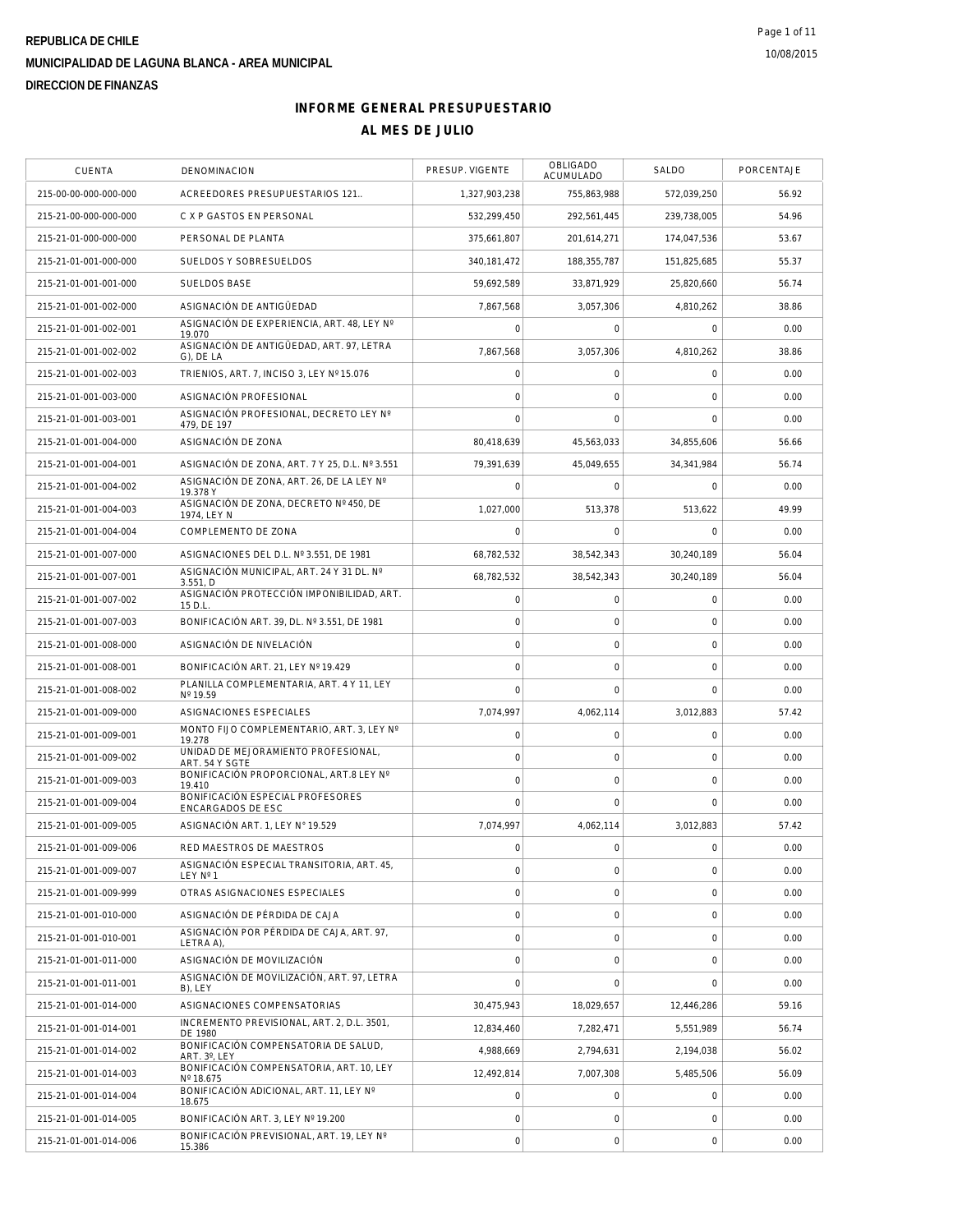| <b>CUENTA</b>         | <b>DENOMINACION</b>                                          | PRESUP. VIGENTE     | OBLIGADO<br>ACUMULADO | SALDO          | PORCENTAJE |
|-----------------------|--------------------------------------------------------------|---------------------|-----------------------|----------------|------------|
| 215-21-01-001-014-007 | REMUNERACIÓN ADICIONAL, ART. 3°<br>TRANSITORIO, LEY N        | $\mathbf 0$         | $\mathbf 0$           | $\mathbf 0$    | 0.00       |
| 215-21-01-001-014-999 | OTRAS ASIGNACIONES COMPENSATORIAS                            | 160,000             | 945,247               | $-785,247$     | 590.78     |
| 215-21-01-001-015-000 | ASIGNACIONES SUSTITUTIVAS                                    | 7,719,972           | 4,462,262             | 3,257,710      | 57.80      |
| 215-21-01-001-015-001 | ASIGNACIÓN ÚNICA, ART. 4, LEY Nº 18.717                      | 7,719,972           | 4,462,262             | 3.257.710      | 57.80      |
| 215-21-01-001-015-999 | OTRAS ASIGNACIONES SUSTITUTIVAS                              | $\mathbf 0$         | $\mathbf 0$           | $\mathbf 0$    | 0.00       |
| 215-21-01-001-019-000 | ASIGNACIÓN DE RESPONSABILIDAD                                | $\overline{0}$      | $\mathbf 0$           | 0              | 0.00       |
| 215-21-01-001-019-001 | ASIGNACIÓN DE RESPONSABILIDAD JUDICIAL,<br><b>ART. 2, LE</b> | $\circ$             | $\mathbf 0$           | $\mathbf 0$    | 0.00       |
| 215-21-01-001-019-002 | ASIGNACIÓN DE RESPONSABILIDAD DIRECTIVA                      | $\mathbf 0$         | $\mathbf 0$           | 0              | 0.00       |
| 215-21-01-001-019-003 | ASIGNACIÓN DE RESPONSABILIDAD TÉCNICO<br>PEDAGÓGICA          | $\circ$             | $\mathsf{O}\xspace$   | $\mathbf 0$    | 0.00       |
| 215-21-01-001-019-004 | ASIGNACIÓN DE RESPONSABILIDAD, ART. 9°,<br>DECRETO 25        | $\mathbf 0$         | $\mathbf 0$           | $\mathbf 0$    | 0.00       |
| 215-21-01-001-022-000 | COMPONENTE BASE ASIG. DE DESEMPEÑO                           | 31,577,329          | 14,589,599            | 16,987,730     | 46.20      |
| 215-21-01-001-025-000 | ASIGNACIÓN ARTÍCULO 1º LEY Nº 19.112                         | $\circ$             | $\mathsf{O}\xspace$   | 0              | 0.00       |
| 215-21-01-001-025-001 | ASIGNACIÓN ESPECIAL PROFESIONALES LEY Nº<br>15.076           | $\mathbf 0$         | $\mathbf 0$           | $\mathbf 0$    | 0.00       |
| 215-21-01-001-025-002 | ASIGNACIÓN ESPECIAL PROFESIONALES LEY Nº<br>15.076           | $\circ$             | $\mathbf 0$           | $\mathbf 0$    | 0.00       |
| 215-21-01-001-026-000 | ASIGNACIÓN ARTÍCULO 1° LEY N° 19.432                         | $\mathbf 0$         | $\mathbf 0$           | 0              | 0.00       |
| 215-21-01-001-027-000 | ASIGNACIÓN DE ESTÍMULO PERSONAL MÉDICO<br><b>DIURNO</b>      | $\mathbf 0$         | $\mathsf{O}\xspace$   | $\mathbf 0$    | 0.00       |
| 215-21-01-001-031-000 | ASIGNACIÓN DE EXPERIENCIA CALIFICADA                         | $\circ$             | $\mathsf O$           | $\mathbf 0$    | 0.00       |
| 215-21-01-001-031-001 | ASIGNACIÓN DE PERFECCIONAMIENTO, ART. 49,<br>LEY Nº 1        | $\circ$             | $\mathbf 0$           | $\mathbf 0$    | 0.00       |
| 215-21-01-001-031-002 | ASIGNACIÓN POST TÍTULO, ART. 42, LEY Nº<br>19.378            | $\circ$             | $\mathbf 0$           | $\mathbf 0$    | 0.00       |
| 215-21-01-001-032-000 | ASIGNACIÓN DE REFORZAMIENTO<br>PROFESIONAL DIURNO            | $\mathbf 0$         | $\mathbf 0$           | $\mathbf 0$    | 0.00       |
| 215-21-01-001-037-000 | ASIGNACIÓN ÚNICA                                             | $\cap$              | $\mathbf 0$           | $\mathbf 0$    | 0.00       |
| 215-21-01-001-038-000 | ASIGNACION ZONAS EXTREMAS                                    | 26,717,163          | 14,595,750            | 12,121,413     | 54.63      |
| 215-21-01-001-043-000 | ASIGNACIÓN INHERENTE AL CARGO LEY N°<br>18.695               | 19,854,740          | 11,581,794            | 8,272,946      | 58.33      |
| 215-21-01-001-999-000 | OTRAS ASIGNACIONES3                                          | $\mathbf 0$         | $\mathbf 0$           | $\Omega$       | 0.00       |
| 215-21-01-002-000-000 | APORTES DEL EMPLEADOR                                        | 3,200,000           | 2,470,485             | 729,515        | 77.20      |
| 215-21-01-002-001-000 | A SERVICIOS DE BIENESTAR                                     | $\mathbf 0$         | $\mathbf 0$           | $\mathbf 0$    | 0.00       |
| 215-21-01-002-002-000 | OTRAS COTIZACIONES PREVISIONALES                             | 3,200,000           | 2,470,485             | 729,515        | 77.20      |
| 215-21-01-003-000-000 | ASIGNACIONES POR DESEMPEÑO                                   | 14.402.283          | 4,623,277             | 9,779,006      | 32.10      |
| 215-21-01-003-001-000 | DESEMPEÑO INSTITUCIONAL                                      | 8,125,066           | 2,456,116             | 5,668,950      | 30.23      |
| 215-21-01-003-001-001 | ASIGNACIÓN DE MEJORAMIENTO DE LA<br><b>GESTIÓN MUNICIPAL</b> | 8,125,066           | 2,456,116             | 5,668,950      | 30.23      |
| 215-21-01-003-001-002 | BONIFICACION EXCELENCIA                                      | $\mathbf 0$         | $\mathsf{O}\xspace$   | $\overline{0}$ | 0.00       |
| 215-21-01-003-002-000 | DESEMPEÑO COLECTIVO                                          | 6,277,217           | 2,167,161             | 4,110,056      | 34.52      |
| 215-21-01-003-002-001 | ASIGNACIÓN DE MEJORAMIENTO DE LA<br><b>GESTIÓN MUNICIPAL</b> | 6,277,217           | 2,167,161             | 4,110,056      | 34.52      |
| 215-21-01-003-002-002 | ASIGNACIÓN VARIABLE POR DESEMPEÑO<br>COLECTIVO               | $\mathbf 0$         | $\mathsf O$           | 0              | 0.00       |
| 215-21-01-003-002-003 | ASIGNACIÓN DE DESARROLLO Y ESTÍMULO AL<br>DESEMPEÑO C        | $\mathbf 0$         | $\mathbf 0$           | 0              | 0.00       |
| 215-21-01-003-003-000 | DESEMPEÑO INDIVIDUAL                                         | $\circ$             | $\mathbf 0$           | $\mathbf 0$    | 0.00       |
| 215-21-01-003-003-001 | ASIGNACIÓN DE MEJORAMIENTO DE LA<br><b>GESTIÓN MUNICIPAL</b> | $\mathbf 0$         | $\mathbf 0$           | $\mathbf 0$    | 0.00       |
| 215-21-01-003-003-002 | ASIGNACIÓN DE INCENTIVO POR GESTIÓN<br><b>JURISDICCIONAL</b> | $\circ$             | $\mathsf{O}\xspace$   | $\mathbf 0$    | 0.00       |
| 215-21-01-003-003-003 | ASIGNACIÓN ESPECIAL DE INCENTIVO<br>PROFESIONAL, ART.        | $\mathbf 0$         | $\mathsf O$           | 0              | 0.00       |
| 215-21-01-003-003-004 | ASIGNACIÓN VARIABLE POR DESEMPEÑO<br>INDIVIDUAL              | $\circ$             | $\mathsf{O}\xspace$   | $\mathbf 0$    | 0.00       |
| 215-21-01-003-003-005 | ASIGNACIÓN DE MÉRITO, ART. 30, DE LA LEY Nº<br>19.378        | $\mathbf 0$         | $\mathbf 0$           | $\mathbf 0$    | 0.00       |
| 215-21-01-004-000-000 | REMUNERACIONES VARIABLES                                     | 13,378,052          | 4,202,688             | 9,175,364      | 31.41      |
| 215-21-01-004-001-000 | ASIGNACIÓN ARTICULO 12 ° LEY N ° 19.041                      | $\mathsf{O}\xspace$ | $\mathsf{O}\xspace$   | $\mathbf 0$    | 0.00       |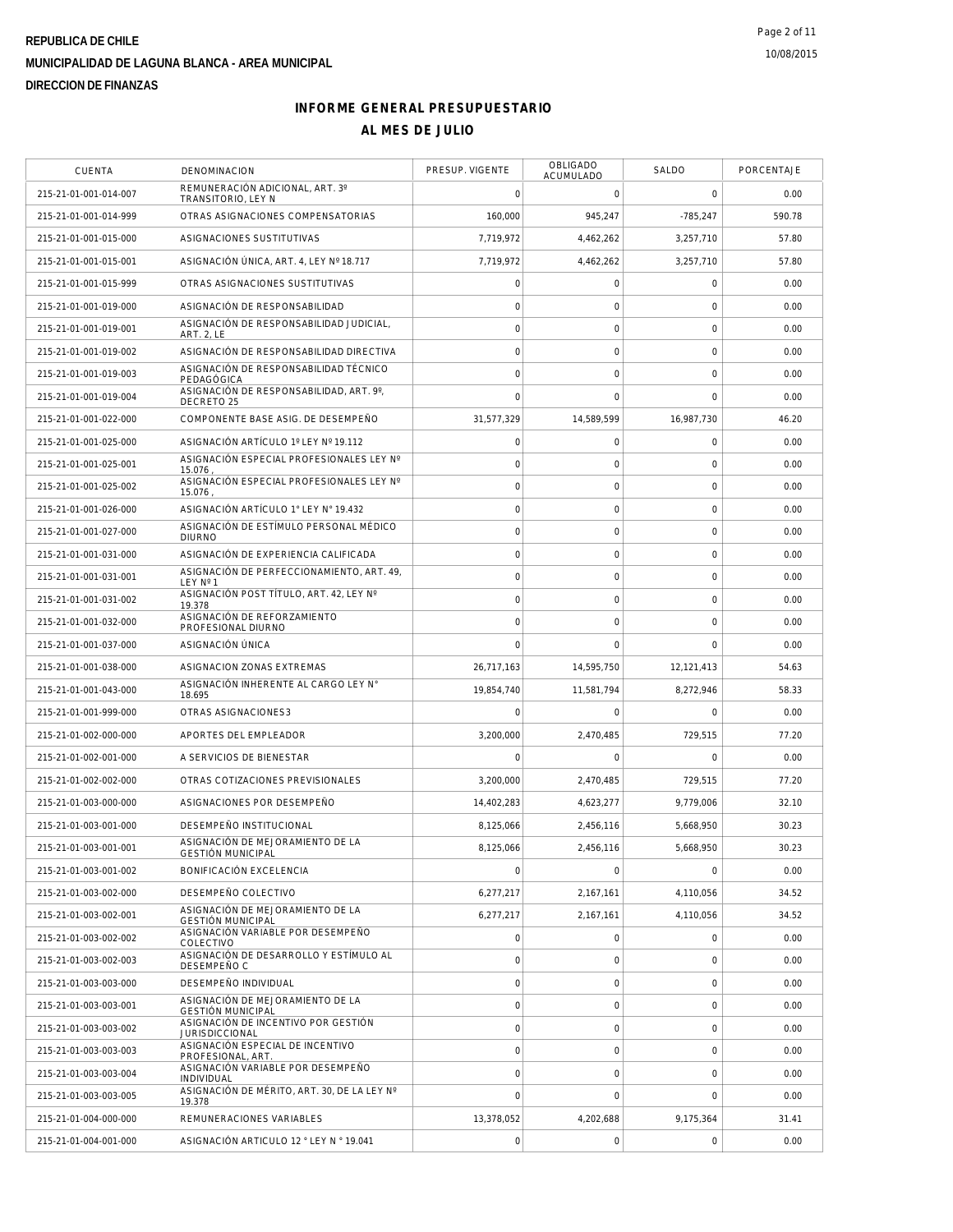| <b>CUENTA</b>         | <b>DENOMINACION</b>                                     | PRESUP. VIGENTE     | OBLIGADO<br>ACUMULADO | SALDO               | PORCENTAJE |
|-----------------------|---------------------------------------------------------|---------------------|-----------------------|---------------------|------------|
| 215-21-01-004-002-000 | ASIGNACIÓN DE ESTÍMULO JORNADAS<br><b>PRIORITARIAS</b>  | $\mathbf 0$         | $\mathbf 0$           | $\mathbf 0$         | 0.00       |
| 215-21-01-004-003-000 | ASIGNACIÓN ARTICULO 3 ° LEY N ° 19.264                  | 548,052             | 85,563                | 462,489             | 15.61      |
| 215-21-01-004-004-000 | ASIGNACIÓN POR DESEMPEÑO DE FUNCIONES<br>CRÍTICAS       | $\mathsf{O}\xspace$ | 0                     | 0                   | 0.00       |
| 215-21-01-004-005-000 | TRABAJOS EXTRAORDINARIOS                                | 2,000,000           | 1,006,442             | 993,558             | 50.32      |
| 215-21-01-004-006-000 | COMISIONES DE SERVICIOS EN EL PAÍS                      | 10,830,000          | 3,110,683             | 7,719,317           | 28.72      |
| 215-21-01-004-007-000 | COMISIONES DE SERVICIOS EN EL EXTERIOR                  | $\mathsf{O}\xspace$ | $\mathbf 0$           | $\mathbf 0$         | 0.00       |
| 215-21-01-005-000-000 | AGUINALDOS Y BONOS                                      | 4,500,000           | 1,962,034             | 2.537.966           | 43.60      |
| 215-21-01-005-001-000 | <b>AGUINALDOS</b>                                       | 3,000,000           | $\mathbf 0$           | 3,000,000           | 0.00       |
| 215-21-01-005-001-001 | AGUINALDO DE FIESTAS PATRIAS                            | 1,500,000           | $\mathbf 0$           | 1,500,000           | 0.00       |
| 215-21-01-005-001-002 | AGUINALDO DE NAVIDAD                                    | 1,500,000           | $\mathbf{0}$          | 1,500,000           | 0.00       |
| 215-21-01-005-002-000 | BONOS DE ESCOLARIDAD                                    | 1,500,000           | 618,518               | 881,482             | 41.23      |
| 215-21-01-005-003-000 | <b>BONOS ESPECIALES</b>                                 | $\mathsf{O}\xspace$ | 1,230,000             | $-1,230,000$        | 0.00       |
| 215-21-01-005-003-001 | BONO EXTRAORDINARIO ANUAL                               | $\mathbf 0$         | 1.230.000             | $-1,230,000$        | 0.00       |
| 215-21-01-005-004-000 | BONIFICACIÓN ADICIONAL AL BONO DE<br><b>ESCOLARIDAD</b> | $\mathbf 0$         | 113,516               | $-113,516$          | 0.00       |
| 215-21-02-000-000-000 | PERSONAL A CONTRATA                                     | 52,667,643          | 30,245,124            | 22.422.519          | 57.43      |
| 215-21-02-001-000-000 | SUELDOS Y SOBRESUELDOS                                  | 48, 155, 760        | 28.237.922            | 19,917,838          | 58.64      |
| 215-21-02-001-001-000 | SUELDOS BASE                                            | 10,608,941          | 6,157,760             | 4,451,181           | 58.04      |
| 215-21-02-001-002-000 | ASIGNACIÓN DE ANTIGÜEDAD                                | 344,653             | 184.730               | 159,923             | 53.60      |
| 215-21-02-001-002-001 | ASIGNACIÓN DE EXPERIENCIA, ART, 48, LEY Nº<br>19.070    | $\mathbf 0$         | $\mathbf 0$           | $\Omega$            | 0.00       |
| 215-21-02-001-002-002 | ASIGNACIÓN DE ANTIGÜEDAD, ART. 97, LETRA<br>G), DE LA   | 344,653             | 184,730               | 159,923             | 53.60      |
| 215-21-02-001-003-000 | ASIGNACIÓN PROFESIONAL                                  | $\mathbf 0$         | 0                     | 0                   | 0.00       |
| 215-21-02-001-004-000 | ASIGNACIÓN DE ZONA                                      | 15,289,946          | 8,189,832             | 7,100,114           | 53.56      |
| 215-21-02-001-004-001 | ASIGNACIÓN DE ZONA, ART. 7 Y 25, D.L. Nº 3.551<br>D.    | 15,289,946          | 8,189,832             | 7,100,114           | 53.56      |
| 215-21-02-001-004-002 | ASIGNACIÓN DE ZONA, ART. 26, LEY Nº 19.378 Y<br>LEY N   | $\mathbf 0$         | $\mathsf{O}\xspace$   | 0                   | 0.00       |
| 215-21-02-001-004-003 | COMPLEMENTO DE ZONA                                     | $\mathbf 0$         | $\mathbf 0$           | $\mathbf 0$         | 0.00       |
| 215-21-02-001-007-000 | ASIGNACIONES DEL D.L. Nº 3.551, DE 1981                 | 5,087,236           | 2,726,696             | 2,360,540           | 53.60      |
| 215-21-02-001-007-001 | ASIGNACIÓN MUNICIPAL, ART. 24 Y 31 D.L. Nº<br>3.551     | 5.087.236           | 2,726,696             | 2,360,540           | 53.60      |
| 215-21-02-001-007-002 | ASIGNACIÓN PROTECCIÓN IMPONIBILIDAD, ART.<br>15 D.L     | $\mathsf{O}\xspace$ | 0                     | $\mathsf{O}\xspace$ | 0.00       |
| 215-21-02-001-008-000 | ASIGNACIÓN DE NIVELACIÓN                                | $\mathbf 0$         | $\mathsf{O}\xspace$   | 0                   | 0.00       |
| 215-21-02-001-008-001 | BONIFICACIÓN ART. 21, LEY Nº 19.4291                    | $\mathsf{O}\xspace$ | 0                     | 0                   | 0.00       |
| 215-21-02-001-008-002 | PLANILLA COMPLEMENTARIA, ART. 4 Y 11, LEY<br>Nº 19.59   | $\overline{0}$      | $\mathsf{O}\xspace$   | $\mathbf 0$         | 0.00       |
| 215-21-02-001-009-000 | ASIGNACIONES ESPECIALES                                 | 2,399,906           | 1,286,320             | 1,113,586           | 53.60      |
| 215-21-02-001-009-001 | MONTO FIJO COMPLEMENTARIO. ART. 3. LEY Nº<br>19.2781    | 0                   | 0                     | 0                   | 0.00       |
| 215-21-02-001-009-002 | UNIDAD DE MEJORAMIENTO PROFESIONAL,<br>ART. 54 Y SGTE   | $\mathsf{O}\xspace$ | 0                     | 0                   | 0.00       |
| 215-21-02-001-009-003 | BONIFICACIÓN PROPORCIONAL, ART. 8, LEY Nº<br>19.4101    | $\mathsf{O}\xspace$ | $\mathsf{O}\xspace$   | 0                   | 0.00       |
| 215-21-02-001-009-004 | BONIFICACIÓN ESPECIAL PROFESORES<br>ENCARGADOS DE ESC   | $\overline{0}$      | $\mathbf 0$           | $\mathbf 0$         | 0.00       |
| 215-21-02-001-009-005 | ASIGNACIÓN ART. 1, LEY Nº 19.5291                       | 2,399,906           | 1,286,320             | 1.113.586           | 53.60      |
| 215-21-02-001-009-006 | RED MAESTROS DE MAESTROS                                | $\mathsf{O}\xspace$ | $\mathsf{O}\xspace$   | 0                   | 0.00       |
| 215-21-02-001-009-007 | ASIGNACIÓN ESPECIAL TRANSITORIA, ART. 45.<br>LEY Nº 1   | $\mathsf{O}\xspace$ | $\mathbf 0$           | 0                   | 0.00       |
| 215-21-02-001-009-999 | OTRAS ASIGNACIONES ESPECIALES                           | $\mathsf{O}\xspace$ | 0                     | 0                   | 0.00       |
| 215-21-02-001-010-000 | ASIGNACIÓN DE PÉRDIDA DE CAJA                           | $\mathbf 0$         | $\mathsf{O}\xspace$   | 0                   | 0.00       |
| 215-21-02-001-010-001 | ASIGNACIÓN POR PÉRDIDA DE CAJA, ART. 97,<br>LETRA A),   | $\mathsf{O}\xspace$ | 0                     | 0                   | 0.00       |
| 215-21-02-001-011-000 | ASIGNACIÓN DE MOVILIZACIÓN                              | $\mathsf{O}\xspace$ | $\mathsf{O}\xspace$   | 0                   | 0.00       |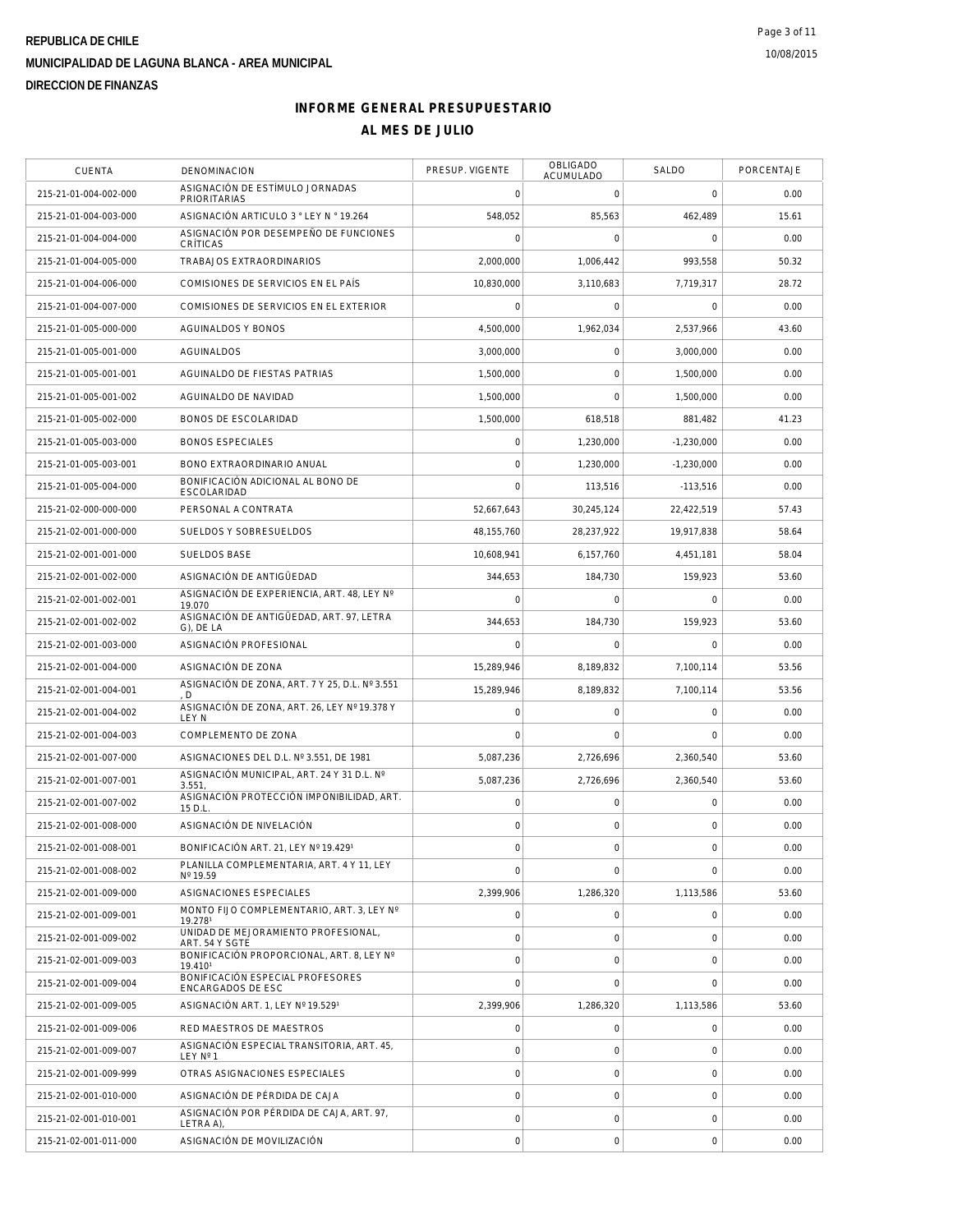| <b>CUENTA</b>         | DENOMINACION                                                 | PRESUP. VIGENTE     | <b>OBLIGADO</b><br>ACUMULADO | SALDO          | PORCENTAJE |
|-----------------------|--------------------------------------------------------------|---------------------|------------------------------|----------------|------------|
| 215-21-02-001-011-001 | ASIGNACIÓN DE MOVILIZACIÓN, ART. 97, LETRA<br>B), LEY        | $\mathbf 0$         | $\mathbf 0$                  | $\mathbf 0$    | 0.00       |
| 215-21-02-001-013-000 | ASIGNACIONES COMPENSATORIAS                                  | 3,773,504           | 2,258,240                    | 1.515.264      | 59.84      |
| 215-21-02-001-013-001 | INCREMENTO PREVISIONAL, ART. 2, D.L. 3501,<br>DE 1980        | 2,470,064           | 1,323,924                    | 1,146,140      | 53.60      |
| 215-21-02-001-013-002 | BONIFICACIÓN COMPENSATORIA DE SALUD,<br>ART. 3. LEY N        | 355,650             | 190,624                      | 165,026        | 53.60      |
| 215-21-02-001-013-003 | BONIFICACIÓN COMPENSATORIA, ART. 10, LEY<br>Nº 18.675        | 947,790             | 508,004                      | 439,786        | 53.60      |
| 215-21-02-001-013-004 | BONIFICACIÓN ADICIONAL, ART. 11, LEY Nº<br>18.6751           | $\mathsf{O}\xspace$ | $\mathsf O$                  | $\mathbf 0$    | 0.00       |
| 215-21-02-001-013-005 | BONIFICACIÓN ART. 3, LEY Nº 19.200                           | $\circ$             | $\mathsf{O}\xspace$          | $\mathbf 0$    | 0.00       |
| 215-21-02-001-013-006 | BONIFICACIÓN PREVISIONAL ART. 19, LEY Nº<br>15.386           | $\mathbf 0$         | $\mathbf 0$                  | $\mathbf 0$    | 0.00       |
| 215-21-02-001-013-007 | REMUNERACIÓN ADICIONAL, ART. 3<br>TRANSITORIO, LEY Nº        | $\circ$             | $\mathbf 0$                  | $\overline{0}$ | 0.00       |
| 215-21-02-001-013-999 | OTRAS ASIGNACIONES COMPENSATORIAS                            | $\bigcap$           | 235,688                      | $-235,688$     | 0.00       |
| 215-21-02-001-014-000 | ASIGNACIONES SUSTITUTIVAS                                    | 2,993,143           | 1,604,288                    | 1,388,855      | 53.60      |
| 215-21-02-001-014-001 | ASIGNACIÓN ÚNICA, ART. 4, LEY Nº 18.717                      | 2,993,143           | 1,604,288                    | 1,388,855      | 53.60      |
| 215-21-02-001-014-999 | OTRAS ASIGNACIONES SUSTITUTIVAS                              | $\mathbf 0$         | 0                            | $\mathbf 0$    | 0.00       |
| 215-21-02-001-018-000 | ASIGNACIÓN DE RESPONSABILIDAD                                | $\circ$             | $\mathbf 0$                  | $\mathbf 0$    | 0.00       |
| 215-21-02-001-018-001 | ASIGNACIÓN DE RESPONSABILIDAD DIRECTIVA                      | $\mathbf 0$         | $\mathsf O$                  | $\mathbf 0$    | 0.00       |
| 215-21-02-001-018-002 | ASIGNACIÓN DE RESPONSABILIDAD TÉCNICO<br>PEDAGÓGICA          | $\mathbf 0$         | $\mathbf 0$                  | $\mathbf 0$    | 0.00       |
| 215-21-02-001-021-000 | COMPONENTE BASE ASIG. DE DESEMPEÑO                           | 373,671             | 2,142,450                    | $-1,768,779$   | 573.35     |
| 215-21-02-001-026-000 | ASIGNACIÓN DE ESTÍMULO PERSONAL MÉDICO<br><b>DIURNO</b>      | $\mathsf{O}\xspace$ | $\mathsf O$                  | $\mathbf 0$    | 0.00       |
| 215-21-02-001-028-000 | ASIGNACIÓN ARTÍCULO 7° LEY N° 19.112                         | $\circ$             | $\mathsf{O}\xspace$          | $\mathbf 0$    | 0.00       |
| 215-21-02-001-029-000 | ASIGNACIÓN DE ESTÍMULO POR FALENCIA                          | $\mathbf 0$         | $\mathbf 0$                  | 0              | 0.00       |
| 215-21-02-001-030-000 | ASIGNACIÓN DE EXPERIENCIA CALIFICADA                         | $\mathsf{O}\xspace$ | $\mathsf{O}\xspace$          | $\mathbf 0$    | 0.00       |
| 215-21-02-001-030-001 | ASIGNACIÓN DE PERFECCIONAMIENTO, ART. 49,<br>LEY N° 1        | $\circ$             | $\mathsf{O}\xspace$          | $\mathbf 0$    | 0.00       |
| 215-21-02-001-030-002 | ASIGNACIÓN POST TÍTULO, ART. 42, LEY N°<br>19.378            | $\mathsf{O}\xspace$ | $\mathbf 0$                  | $\mathbf 0$    | 0.00       |
| 215-21-02-001-031-000 | ASIGNACIÓN DE REFORZAMIENTO<br>PROFESIONAL DIURNO            | $\circ$             | $\mathbf 0$                  | $\mathbf 0$    | 0.00       |
| 215-21-02-001-036-000 | ASIGNACIÓN ÚNICA                                             | $\mathbf 0$         | $\mathbf 0$                  | $\mathbf 0$    | 0.00       |
| 215-21-02-001-037-000 | ASIGNACIÓN ZONAS EXTREMAS                                    | 7,284,760           | 3,687,606                    | 3,597,154      | 50.62      |
| 215-21-02-001-999-000 | OTRAS ASIGNACIONES4                                          | $\mathbf 0$         | $\mathbf 0$                  | $\mathbf 0$    | 0.00       |
| 215-21-02-002-000-000 | APORTES DEL EMPLEADOR                                        | 638,179             | 389,566                      | 248,613        | 61.04      |
| 215-21-02-002-001-000 | A SERVICIOS DE BIENESTAR                                     | $\bigcap$           | $\Omega$                     | $\Omega$       | 0.00       |
| 215-21-02-002-002-000 | OTRAS COTIZACIONES PREVISIONALES                             | 638.179             | 389.566                      | 248,613        | 61.04      |
| 215-21-02-003-000-000 | ASIGNACIONES POR DESEMPEÑO                                   | 2,200,000           | 645,948                      | 1,554,052      | 29.36      |
| 215-21-02-003-001-000 | DESEMPEÑO INSTITUCIONAL                                      | 1,300,000           | 343,160                      | 956,840        | 26.40      |
| 215-21-02-003-001-001 | ASIGNACIÓN DE MEJORAMIENTO DE LA<br><b>GESTIÓN MUNICIPAL</b> | 1,300,000           | 343.160                      | 956.840        | 26.40      |
| 215-21-02-003-001-002 | BONIFICACIÓN EXCELENCIA                                      | $\overline{0}$      | $\mathsf O$                  | $\mathbf 0$    | 0.00       |
| 215-21-02-003-002-000 | DESEMPEÑO COLECTIVO                                          | 900,000             | 302,788                      | 597,212        | 33.64      |
| 215-21-02-003-002-001 | ASIGNACIÓN DE MEJORAMIENTO DE LA<br><b>GESTIÓN MUNICIPAL</b> | 900,000             | 302.788                      | 597,212        | 33.64      |
| 215-21-02-003-002-002 | ASIGNACIÓN VARIABLE POR DESEMPEÑO<br>COLECTIVO               | $\mathsf{O}\xspace$ | 0                            | $\mathbf 0$    | 0.00       |
| 215-21-02-003-002-003 | ASIGNACIÓN DE DESARROLLO Y ESTÍMULO AL<br>DESEMPEÑO C        | $\mathsf{O}\xspace$ | $\mathsf O$                  | $\mathbf 0$    | 0.00       |
| 215-21-02-003-003-000 | DESEMPEÑO INDIVIDUAL                                         | $\circ$             | $\mathsf O$                  | $\mathbf 0$    | 0.00       |
| 215-21-02-003-003-001 | ASIGNACIÓN DE MEJORAMIENTO DE LA<br><b>GESTIÓN MUNICIPAL</b> | $\circ$             | $\mathsf{O}\xspace$          | $\mathbf 0$    | 0.00       |
| 215-21-02-003-003-002 | ASIGNACIÓN ESPECIAL DE INCENTIVO<br>PROFESIONAL, ART.        | $\mathbf 0$         | $\mathbf 0$                  | $\mathbf 0$    | 0.00       |
| 215-21-02-003-003-003 | ASIGNACIÓN VARIABLE POR DESEMPEÑO<br>INDIVIDUAL              | $\mathsf{O}\xspace$ | $\mathsf O$                  | $\mathbf 0$    | 0.00       |
| 215-21-02-003-003-004 | ASIGNACIÓN DE MÉRITO, ART. 30, DE LA LEY Nº<br>19.378        | $\circ$             | $\mathsf{O}\xspace$          | $\mathbf 0$    | 0.00       |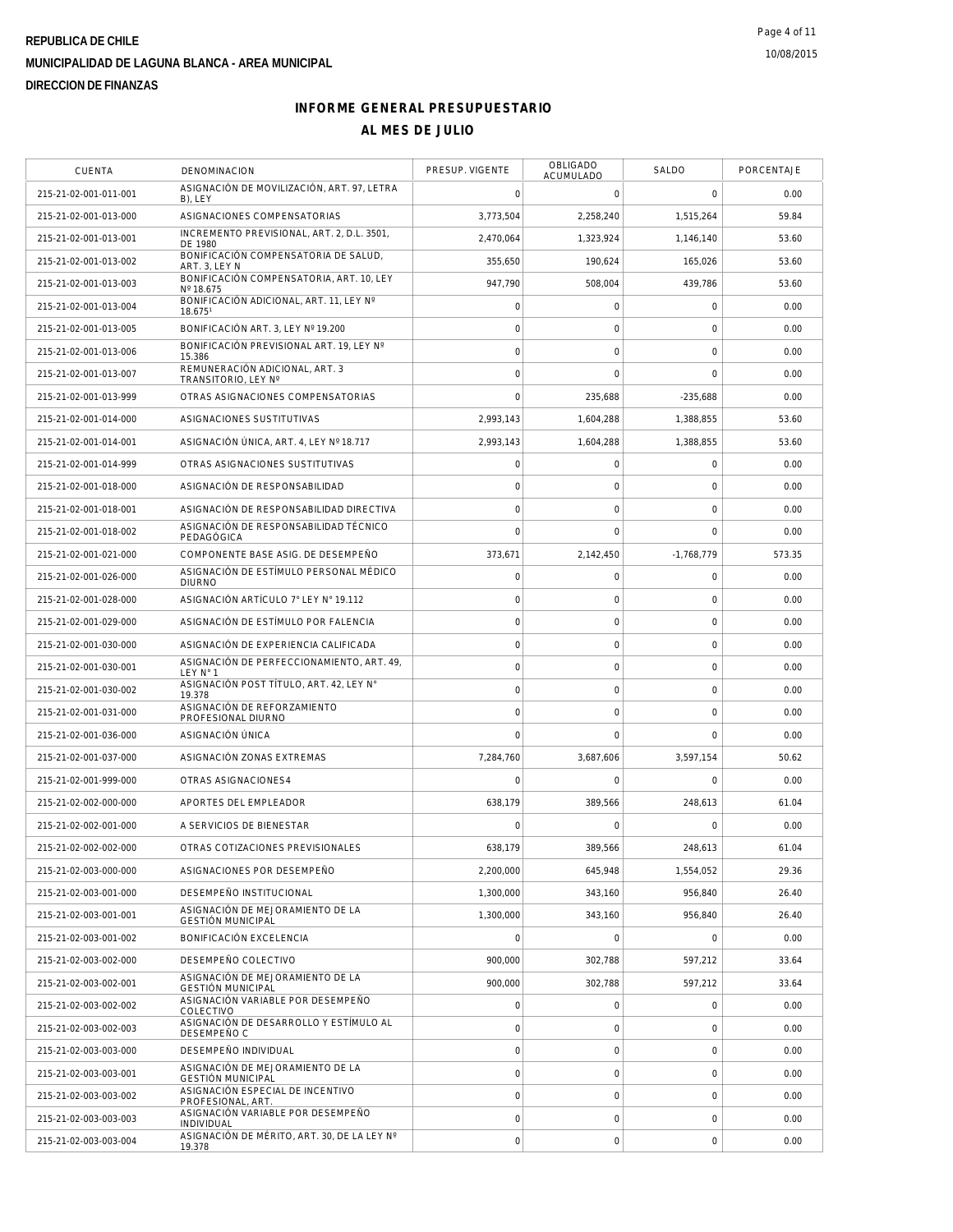| <b>CUENTA</b>         | DENOMINACION                                                 | PRESUP. VIGENTE     | <b>OBLIGADO</b><br><b>ACUMULADO</b> | <b>SALDO</b> | PORCENTAJE |
|-----------------------|--------------------------------------------------------------|---------------------|-------------------------------------|--------------|------------|
| 215-21-02-004-000-000 | REMUNERACIONES VARIABLES                                     | 750,000             | 509,836                             | 240,164      | 67.98      |
| 215-21-02-004-001-000 | ASIGNACIÓN ARTÍCULO 12, LEY Nº 19.041                        | $\mathsf{O}\xspace$ | $\mathsf O$                         | $\mathbf 0$  | 0.00       |
| 215-21-02-004-002-000 | ASIGNACIÓN DE ESTÍMULO JORNADAS<br><b>PRIORITARIAS</b>       | $\circ$             | $\mathbf 0$                         | $\mathbf 0$  | 0.00       |
| 215-21-02-004-003-000 | ASIGNACIÓN ARTÍCULO 3º LEY Nº 19.264                         | $\mathbf 0$         | $\mathbf 0$                         | $\mathbf 0$  | 0.00       |
| 215-21-02-004-004-000 | ASIGNACIÓN POR DESEMPEÑO DE FUNCIONES<br>CRÍTICAS            | $\bigcap$           | $\mathbf 0$                         | $\Omega$     | 0.00       |
| 215-21-02-004-005-000 | TRABAJOS EXTRAORDINARIOS                                     | 250,000             | 197,890                             | 52,110       | 79.16      |
| 215-21-02-004-006-000 | COMISIONES DE SERVICIOS EN EL PAÍS                           | 500,000             | 311,946                             | 188,054      | 62.39      |
| 215-21-02-004-007-000 | COMISIONES DE SERVICIOS EN EL EXTERIOR                       | $\mathbf 0$         | $\mathbf 0$                         | $\mathbf 0$  | 0.00       |
| 215-21-02-005-000-000 | AGUINALDOS Y BONOS                                           | 923,704             | 461,852                             | 461.852      | 50.00      |
| 215-21-02-005-001-000 | AGUINALDOS                                                   | 800,000             | $\mathbf 0$                         | 800,000      | 0.00       |
| 215-21-02-005-001-001 | AGUINALDO DE FIESTAS PATRIAS                                 | 400,000             | $\mathbf 0$                         | 400,000      | 0.00       |
| 215-21-02-005-001-002 | AGUINALDO DE NAVIDAD                                         | 400,000             | $\mathbf 0$                         | 400,000      | 0.00       |
| 215-21-02-005-002-000 | BONO DE ESCOLARIDAD                                          | 123,704             | 61,852                              | 61,852       | 50.00      |
| 215-21-02-005-003-000 | <b>BONOS ESPECIALES</b>                                      | $\mathsf{O}\xspace$ | 400,000                             | $-400,000$   | 0.00       |
| 215-21-02-005-003-001 | BONO EXTRAORDINARIO ANUAL                                    | $\mathbf 0$         | 400,000                             | $-400,000$   | 0.00       |
| 215-21-02-005-004-000 | BONIFICACIÓN ADICIONAL AL BONO DE<br>ESCOLARIDAD             | $\mathbf 0$         | $\mathbf 0$                         | $\mathbf 0$  | 0.00       |
| 215-21-03-000-000-000 | OTRAS REMUNERACIONES                                         | 15,640,000          | 11,577,624                          | 4.062.376    | 74.03      |
| 215-21-03-001-000-000 | HONORARIOS A SUMA ALZADA - PERSONAS<br>NATURALES             | 2,200,000           | 463,333                             | 1,736,667    | 21.06      |
| 215-21-03-002-000-000 | HONORARIOS ASIMILADOS A GRADOS                               | $\mathsf{O}\xspace$ | $\mathbf 0$                         | $\mathbf 0$  | 0.00       |
| 215-21-03-003-000-000 | <b>JORNALES</b>                                              | $\mathbf 0$         | $\mathbf 0$                         | $\mathbf 0$  | 0.00       |
| 215-21-03-004-000-000 | REMUNERACIONES REGULADAS POR EL<br>CÓDIGO DEL TRABAJO        | $\mathbf 0$         | $\mathbf 0$                         | $\mathbf 0$  | 0.00       |
| 215-21-03-005-000-000 | SUPLENCIAS Y REEMPLAZOS                                      | 13,440,000          | 11,114,291                          | 2,325,709    | 82.70      |
| 215-21-03-006-000-000 | PERSONAL A TRATO Y/O TEMPORAL                                | $\mathbf 0$         | $\mathbf 0$                         | $\mathbf 0$  | 0.00       |
| 215-21-03-007-000-000 | ALUMNOS EN PRÁCTICA                                          | $\circ$             | $\mathsf{O}\xspace$                 | $\mathbf 0$  | 0.00       |
| 215-21-03-999-000-000 | <b>OTRAS</b>                                                 | $\mathbf 0$         | $\mathbf 0$                         | 0            | 0.00       |
| 215-21-03-999-001-000 | ASIGNACIÓN ART. 1, LEY Nº 19.464                             | $\circ$             | $\mathbf 0$                         | $\mathbf 0$  | 0.00       |
| 215-21-03-999-999-000 | <b>OTRAS</b>                                                 | $\mathbf 0$         | $\Omega$                            | $\mathbf 0$  | 0.00       |
| 215-21-04-000-000-000 | OTRAS GASTOS EN PERSONAL                                     | 88,330,000          | 49,124,426                          | 39,205,574   | 55.61      |
| 215-21-04-001-000-000 | ASIGNACIÓN DE TRASLADO                                       | $\mathbf 0$         | $\mathbf 0$                         | $\Omega$     | 0.00       |
| 215-21-04-001-001-000 | ASIGNACIÓN POR CAMBIO DE RESIDENCIA, ART.<br>97, LETR        | $\mathsf{O}\xspace$ | $\mathsf{O}\xspace$                 | $\mathbf 0$  | 0.00       |
| 215-21-04-003-000-000 | DIETAS A JUNTAS, CONCEJOS Y COMISIONES                       | 68,500,000          | 33,665,926                          | 34,834,074   | 49.15      |
| 215-21-04-003-001-000 | DIETAS A CONCEJALES                                          | 53,000,000          | 26,170,037                          | 26.829.963   | 49.38      |
| 215-21-04-003-002-000 | GASTOS POR COMISIONES Y<br>REPRESENTACIONES DEL MUNIC        | 15,000,000          | 7,228,068                           | 7,771,932    | 48.19      |
| 215-21-04-003-003-000 | OTROS GASTOS                                                 | 500,000             | 267,821                             | 232,179      | 53.56      |
| 215-21-04-004-000-000 | PRESTACIONES DE SERVICIOS EN PROGRAMAS<br><b>COMUNITARIO</b> | 19,830,000          | 15,458,500                          | 4.371.500    | 77.96      |
| 215-22-00-000-000-000 | C X P BIENES Y SERVICIOS DE CONSUMO                          | 258,636,283         | 138,949,042                         | 119,687,241  | 53.72      |
| 215-22-01-000-000-000 | ALIMENTOS Y BEBIDAS                                          | 25,011,000          | 13,374,648                          | 11,636,352   | 53.48      |
| 215-22-01-001-000-000 | PARA PERSONAS                                                | 24,881,000          | 13,374,648                          | 11,506,352   | 53.75      |
| 215-22-01-002-000-000 | PARA ANIMALES                                                | 130,000             | $\mathsf O$                         | 130,000      | 0.00       |
| 215-22-02-000-000-000 | TEXTILES, VESTUARIO Y CALZADO                                | 5,188,000           | 33,189                              | 5,154,811    | 0.64       |
| 215-22-02-001-000-000 | TEXTILES Y ACABADOS TEXTILES                                 | 410,000             | $\mathbf 0$                         | 410,000      | 0.00       |
| 215-22-02-002-000-000 | VESTUARIO, ACCESORIOS Y PRENDAS<br><b>DIVERSAS</b>           | 3,578,000           | 33,189                              | 3,544,811    | 0.93       |
| 215-22-02-003-000-000 | CALZADO                                                      | 1,200,000           | $\boldsymbol{0}$                    | 1,200,000    | 0.00       |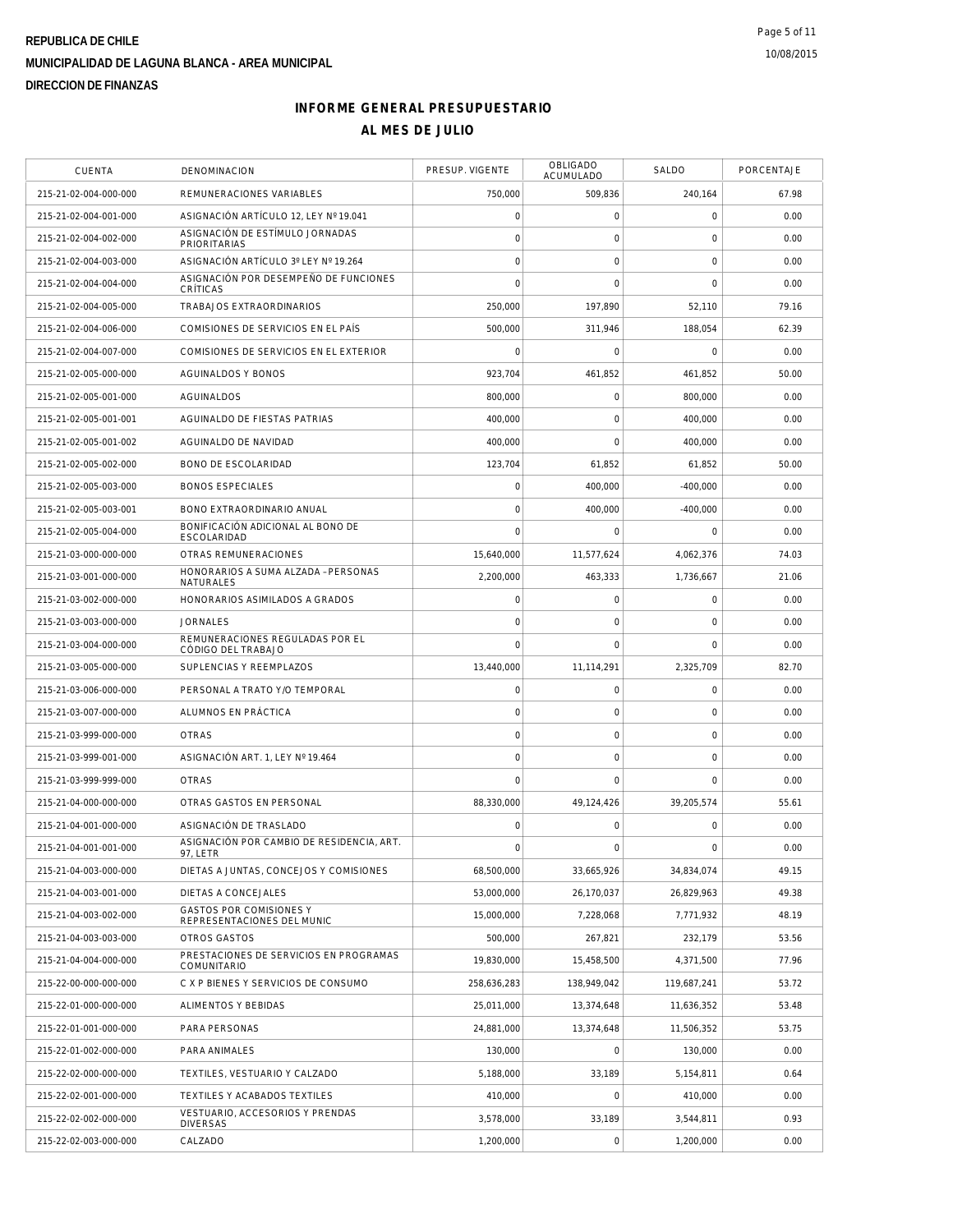| CUENTA                | DENOMINACION                                                 | PRESUP. VIGENTE     | <b>OBLIGADO</b><br>ACUMULADO | SALDO       | PORCENTAJE |
|-----------------------|--------------------------------------------------------------|---------------------|------------------------------|-------------|------------|
| 215-22-03-000-000-000 | COMBUSTIBLES Y LUBRICANTES                                   | 11,702,000          | 6,107,537                    | 5,594,463   | 52.19      |
| 215-22-03-001-000-000 | PARA VEHÍCULOS                                               | 6.827.000           | 4.919.537                    | 1,907,463   | 72.06      |
| 215-22-03-002-000-000 | PARA MAQUINARIAS, EQUIPOS DE<br>PRODUCCIÓN, TRACCIÓN         | 3,000,000           | 117.000                      | 2,883,000   | 3.90       |
| 215-22-03-003-000-000 | PARA CALEFACCIÓN                                             | 1,875,000           | 1,071,000                    | 804.000     | 57.12      |
| 215-22-03-999-000-000 | PARA OTROS                                                   | $\Omega$            | $\mathbf 0$                  | $\mathbf 0$ | 0.00       |
| 215-22-04-000-000-000 | MATERIALES DE USO O CONSUMO                                  | 16,738,000          | 7,018,241                    | 9,719,759   | 41.93      |
| 215-22-04-001-000-000 | MATERIALES DE OFICINA                                        | 4,260,000           | 2,238,369                    | 2,021,631   | 52.54      |
| 215-22-04-002-000-000 | TEXTOS Y OTROS MATERIALES DE ENSEÑANZA                       | 540,000             | $\mathbf 0$                  | 540,000     | 0.00       |
| 215-22-04-003-000-000 | PRODUCTOS QUÍMICOS                                           | 1,000,000           | 558,838                      | 441,162     | 55.88      |
| 215-22-04-004-000-000 | PRODUCTOS FARMACÉUTICOS                                      | $\mathsf{O}\xspace$ | $\mathsf O$                  | $\mathbf 0$ | 0.00       |
| 215-22-04-005-000-000 | MATERIALES Y ÚTILES QUIRÚRGICOS                              | $\mathbf 0$         | $\mathbf 0$                  | $\mathbf 0$ | 0.00       |
| 215-22-04-006-000-000 | FERTILIZANTES, INSECTICIDAS, FUNGICIDAS Y<br><b>OTROS</b>    | $\overline{0}$      | $\mathbf 0$                  | $\Omega$    | 0.00       |
| 215-22-04-007-000-000 | MATERIALES Y ÚTILES DE ASEO                                  | 3.280.000           | 816.814                      | 2,463,186   | 24.90      |
| 215-22-04-008-000-000 | MENAJE PARA OFICINA, CASINO Y OTROS                          | 1,000,000           | $\Omega$                     | 1.000.000   | 0.00       |
| 215-22-04-009-000-000 | INSUMOS, REPUESTOS Y ACCESORIOS<br>COMPUTACIONALES           | 2,550,000           | 921,044                      | 1,628,956   | 36.12      |
| 215-22-04-010-000-000 | MATERIALES PARA MANT. Y REP. DE<br><b>INMUEBLES</b>          | 1,300,000           | 1,030,932                    | 269,068     | 79.30      |
| 215-22-04-011-000-000 | REP. Y ACCESORIOS PARA MANT. Y REP. DE<br><b>VEHICULOS</b>   | 1.600.000           | 927,643                      | 672,357     | 57.98      |
| 215-22-04-012-000-000 | OTROS MATERIALES, REPUESTOS Y ÚTILES<br><b>DIVERSOS</b>      | $\mathbf 0$         | $\mathbf 0$                  | $\mathbf 0$ | 0.00       |
| 215-22-04-013-000-000 | <b>EQUIPOS MENORES</b>                                       | 40,000              | $\mathbf 0$                  | 40,000      | 0.00       |
| 215-22-04-014-000-000 | PRODUCTOS ELABORADOS EN CUERO,<br>CAUCHO Y PLASTICO          | $\mathbf 0$         | $\mathbf 0$                  | $\mathbf 0$ | 0.00       |
| 215-22-04-015-000-000 | PRODUCTOS AGROPECUARIOS Y FORESTALES                         | 250,000             | $\mathsf O$                  | 250,000     | 0.00       |
| 215-22-04-016-000-000 | MATERIAS PRIMAS Y SEMIELABORADAS                             | 270,000             | $\mathbf 0$                  | 270,000     | 0.00       |
| 215-22-04-999-000-000 | <b>OTROS</b>                                                 | 648,000             | 524,601                      | 123,399     | 80.96      |
| 215-22-05-000-000-000 | SERVICIOS BÁSICOS                                            | 72,000,000          | 45,961,563                   | 26,038,437  | 63.84      |
| 215-22-05-001-000-000 | <b>ELECTRICIDAD</b>                                          | 0                   | 0                            | $\mathbf 0$ | 0.00       |
| 215-22-05-002-000-000 | <b>AGUA</b>                                                  | 1,500,000           | 1,291,600                    | 208,400     | 86.11      |
| 215-22-05-003-000-000 | GAS                                                          | 40,500,000          | 36,819,487                   | 3,680,513   | 90.91      |
| 215-22-05-004-000-000 | CORREO                                                       | 200,000             | 180,464                      | 19,536      | 90.23      |
| 215-22-05-005-000-000 | <b>TELEFONÍA FIJA</b>                                        | 3,000,000           | 1,492,960                    | 1,507,040   | 49.77      |
| 215-22-05-006-000-000 | TELEFONÍA CELULAR                                            | 5,000,000           | 4,847,287                    | 152.713     | 96.95      |
| 215-22-05-007-000-000 | <b>ACCESO A INTERNET</b>                                     | 1,500,000           | 1,182,685                    | 317,315     | 78.85      |
| 215-22-05-008-000-000 | ENLACES DE TELECOMUNICACIONES                                | 20,000,000          | $\mathbf 0$                  | 20,000,000  | 0.00       |
| 215-22-05-999-000-000 | <b>OTROS</b>                                                 | 300,000             | 147,080                      | 152,920     | 49.03      |
| 215-22-06-000-000-000 | MANTENIMIENTO Y REPARACIONES                                 | 27,900,000          | 9,466,194                    | 18.433.806  | 33.93      |
| 215-22-06-001-000-000 | MANTENIMIENTO Y REPARACIÓN DE<br><b>EDIFICACIONES</b>        | 10,500,000          | 7,480,154                    | 3,019,846   | 71.24      |
| 215-22-06-002-000-000 | MANTENIMIENTO Y REPARACIÓN DE<br><b>VEHÍCULOS</b>            | 1,400,000           | 714,258                      | 685,742     | 51.02      |
| 215-22-06-003-000-000 | MANTENIMIENTO Y REPARACIÓN MOBILIARIOS<br>Y OTROS            | 500,000             | $\mathsf O$                  | 500,000     | 0.00       |
| 215-22-06-004-000-000 | MANTENIMIENTO Y REPARACIÓN DE MÁQUINAS<br>Y EQUIPOS D        | $\circ$             | $\mathsf{O}\xspace$          | $\mathbf 0$ | 0.00       |
| 215-22-06-005-000-000 | MANT. Y REP. DE MAQUINARIA Y EQUIPOS DE<br>PRODUCCION        | $\mathbf 0$         | $\mathbf 0$                  | 0           | 0.00       |
| 215-22-06-006-000-000 | MANTENIMIENTO Y REPARACIÓN DE OTRAS<br>MAQUINARIAS Y         | 2,500,000           | 177,849                      | 2,322,151   | 7.11       |
| 215-22-06-007-000-000 | MANTENIMIENTO Y REPARACIÓN DE EQUIPOS<br><b>INFORMÁTICOS</b> | $\mathbf 0$         | $\mathbf 0$                  | $\mathbf 0$ | 0.00       |
| 215-22-06-999-000-000 | <b>OTROS</b>                                                 | 13,000,000          | 1,093,933                    | 11,906,067  | 8.41       |
| 215-22-07-000-000-000 | PUBLICIDAD Y DIFUSIÓN                                        | 5,395,000           | 2,863,879                    | 2,531,121   | 53.08      |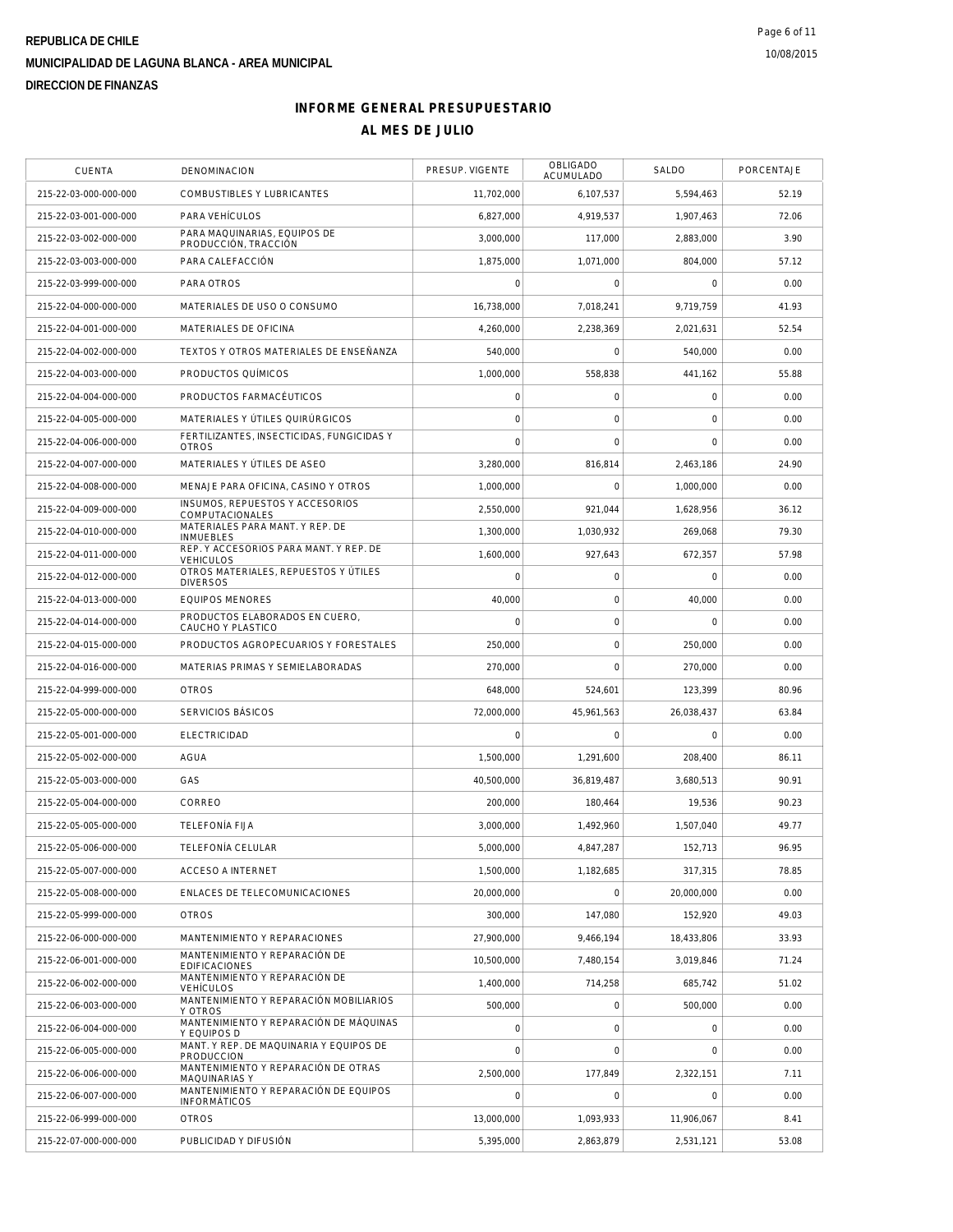| CUENTA                | DENOMINACION                                             | PRESUP. VIGENTE | OBLIGADO<br>ACUMULADO | SALDO               | PORCENTAJE |
|-----------------------|----------------------------------------------------------|-----------------|-----------------------|---------------------|------------|
| 215-22-07-001-000-000 | SERVICIOS DE PUBLICIDAD                                  | 4,065,000       | 2,362,135             | 1,702,865           | 58.11      |
| 215-22-07-002-000-000 | SERVICIOS DE IMPRESIÓN                                   | 1,330,000       | 501.744               | 828,256             | 37.73      |
| 215-22-07-999-000-000 | <b>OTROS</b>                                             | 0               | 0                     | $\mathbf 0$         | 0.00       |
| 215-22-08-000-000-000 | <b>SERVICIOS GENERALES</b>                               | 36,282,283      | 24, 137, 782          | 12,144,501          | 66.53      |
| 215-22-08-001-000-000 | SERVICIOS DE ASEO                                        | 11,200,000      | 10,828,800            | 371,200             | 96.69      |
| 215-22-08-002-000-000 | SERVICIOS DE VIGILANCIA                                  | 0               | $\mathsf{O}\xspace$   | $\mathbf 0$         | 0.00       |
| 215-22-08-003-000-000 | SERVICIOS DE MANTENCIÓN DE JARDINES                      | 2,000,000       | 30,400                | 1,969,600           | 1.52       |
| 215-22-08-004-000-000 | SERVICIOS DE MANTENCIÓN DE ALUMBRADO<br>PÚBLICO          | 2,770,000       | 2,525,223             | 244,777             | 91.16      |
| 215-22-08-005-000-000 | SERVICIOS DE MANTENCIÓN DE SEMÁFOROS                     | 0               | 0                     | $\mathsf{O}\xspace$ | 0.00       |
| 215-22-08-006-000-000 | SERVICIOS DE MANTENCIÓN DE<br>SEÑALIZACIONES DE TRÁNS    | 0               | 0                     | 0                   | 0.00       |
| 215-22-08-007-000-000 | PASAJES, FLETES Y BODEGAJES                              | 6,060,000       | 4,466,904             | 1,593,096           | 73.71      |
| 215-22-08-008-000-000 | SALAS CUNAS Y/O JARDINES INFANTILES                      | 0               | 0                     | 0                   | 0.00       |
| 215-22-08-009-000-000 | SERVICIOS DE PAGO Y COBRANZA                             | 0               | $\mathbf 0$           | $\mathbf 0$         | 0.00       |
| 215-22-08-010-000-000 | SERVICIOS DE SUSCRIPCION Y SIMILARES                     | 592,283         | $\mathbf 0$           | 592,283             | 0.00       |
| 215-22-08-011-000-000 | SERVICIO DE PRODUCCION Y DESARROLLO DE<br><b>EVENTOS</b> | 12,000,000      | 6,000,000             | 6,000,000           | 50.00      |
| 215-22-08-999-000-000 | <b>OTROS</b>                                             | 1,660,000       | 286.455               | 1,373,545           | 17.26      |
| 215-22-09-000-000-000 | ARRIENDOS                                                | 13,420,000      | 7,505,477             | 5,914,523           | 55.93      |
| 215-22-09-001-000-000 | ARRIENDO DE TERRENOS                                     | 0               | 0                     | $\mathbf 0$         | 0.00       |
| 215-22-09-002-000-000 | ARRIENDO DE EDIFICIOS                                    | 500,000         | $\mathbf 0$           | 500,000             | 0.00       |
| 215-22-09-003-000-000 | ARRIENDO DE VEHÍCULOS                                    | 3,780,000       | 1,250,000             | 2,530,000           | 33.07      |
| 215-22-09-004-000-000 | ARRIENDO DE MOBILIARIO Y OTROS                           | 0               | 0                     | $\mathbf 0$         | 0.00       |
| 215-22-09-005-000-000 | ARRIENDO DE MÁQUINAS Y EQUIPOS                           | 2,500,000       | 1,865,127             | 634,873             | 74.61      |
| 215-22-09-006-000-000 | ARRIENDO DE EQUIPOS INFORMÁTICOS                         | 0               | $\mathbf 0$           | $\mathbf 0$         | 0.00       |
| 215-22-09-999-000-000 | <b>OTROS</b>                                             | 6,640,000       | 4,390,350             | 2,249,650           | 66.12      |
| 215-22-10-000-000-000 | SERVICIOS FINANCIEROS Y DE SEGUROS                       | 8,500,000       | 7,142,202             | 1,357,798           | 84.03      |
| 215-22-10-001-000-000 | GASTOS FINANCIEROS POR COMPRA Y VENTA<br>DE TÍTULOS Y    | 0               | $\mathsf{O}\xspace$   | 0                   | 0.00       |
| 215-22-10-002-000-000 | PRIMAS Y GASTOS DE SEGUROS                               | 8,500,000       | 7,103,724             | 1,396,276           | 83.57      |
| 215-22-10-004-000-000 | <b>GASTOS BANCARIOS</b>                                  | 0               | 38,478                | $-38,478$           | 0.00       |
| 215-22-10-999-000-000 | <b>OTROS</b>                                             | $\Omega$        | $\Omega$              | O                   | 0.00       |
| 215-22-11-000-000-000 | SERVICIOS TÉCNICOS Y PROFESIONALES                       | 30,800,000      | 14,342,260            | 16,457,740          | 46.57      |
| 215-22-11-001-000-000 | ESTUDIOS E INVESTIGACIONES                               | 1,100,000       | 952.000               | 148,000             | 86.55      |
| 215-22-11-002-000-000 | CURSOS DE CAPACITACIÓN                                   | 10.500.000      | 1,776,900             | 8,723,100           | 16.92      |
| 215-22-11-003-000-000 | SERVICIOS INFORMÁTICOS                                   | 0               | 0                     | $\mathbf 0$         | 0.00       |
| 215-22-11-999-000-000 | <b>OTROS</b>                                             | 19,200,000      | 11,613,360            | 7,586,640           | 60.49      |
| 215-22-12-000-000-000 | OTROS GASTOS EN BIENES Y SERVICIOS DE<br>CONSUMO         | 5,700,000       | 996.070               | 4,703,930           | 17.47      |
| 215-22-12-002-000-000 | <b>GASTOS MENORES</b>                                    | 4,000,000       | 579,221               | 3,420,779           | 14.48      |
| 215-22-12-003-000-000 | GASTOS DE REPRESENTACIÓN, PROTOCOLO Y<br>CEREMONIAL      | 1,000,000       | 0                     | 1,000,000           | 0.00       |
| 215-22-12-004-000-000 | INTERESES, MULTAS Y RECARGOS                             | 0               | $\mathbf 0$           | $\mathbf 0$         | 0.00       |
| 215-22-12-005-000-000 | DERECHOS Y TASAS                                         | 700,000         | 416,849               | 283,151             | 59.55      |
| 215-22-12-999-000-000 | <b>OTROS</b>                                             | $\overline{0}$  | 0                     | 0                   | 0.00       |
| 215-23-00-000-000-000 | C X P PRESTACIONES DE SEGURIDAD SOCIAL                   | 0               | 0                     | 0                   | 0.00       |
| 215-23-01-000-000-000 | PRESTACIONES PREVISIONALES                               | 0               | 0                     | 0                   | 0.00       |
| 215-23-01-004-000-000 | DESAHUCIOS E INDEMNIZACIONES                             | $\circ$         | $\mathsf{O}\xspace$   | $\mathbf 0$         | 0.00       |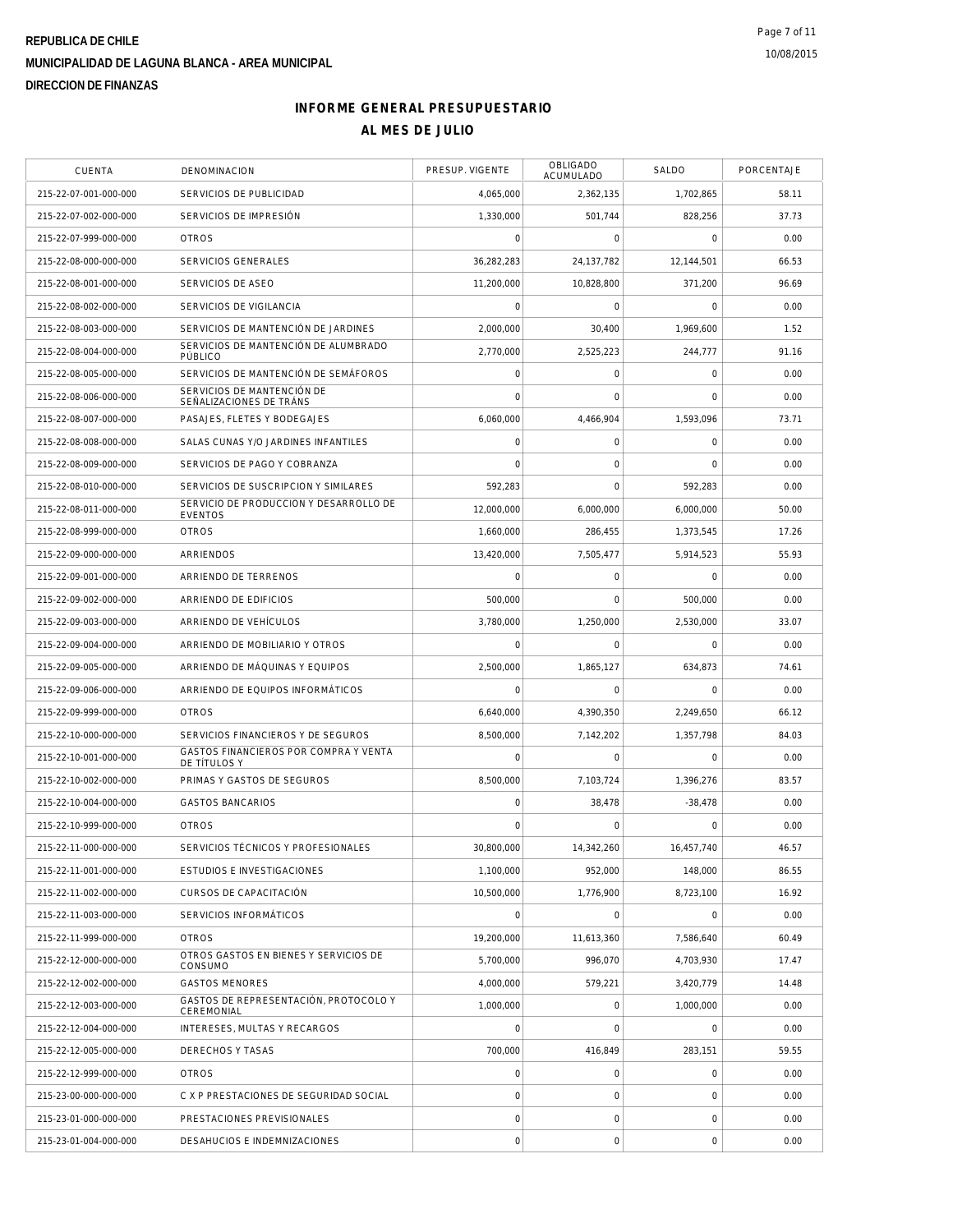| <b>CUENTA</b>         | <b>DENOMINACION</b>                                       | PRESUP. VIGENTE     | OBLIGADO<br>ACUMULADO | SALDO       | PORCENTAJE |
|-----------------------|-----------------------------------------------------------|---------------------|-----------------------|-------------|------------|
| 215-24-00-000-000-000 | C X P TRANSFERENCIAS CORRIENTES                           | 346,084,774         | 236,034,422           | 110,050,352 | 68.20      |
| 215-24-01-000-000-000 | AL SECTOR PRIVADO                                         | 27,709,022          | 5,393,657             | 22,315,365  | 19.47      |
| 215-24-01-001-000-000 | FONDOS DE EMERGENCIA                                      | 2,300,000           | 60,658                | 2,239,342   | 2.64       |
| 215-24-01-002-000-000 | EDUCACIÓN - PERSONAS JURÍDICAS PRIVADAS.<br>ART. 13,      | $\mathsf{O}\xspace$ | 0                     | 0           | 0.00       |
| 215-24-01-003-000-000 | SALUD - PERSONAS JURÍDICAS PRIVADAS, ART.<br>13, D.F.     | $\overline{0}$      | $\mathbf 0$           | $\mathbf 0$ | 0.00       |
| 215-24-01-004-000-000 | ORGANIZACIONES COMUNITARIAS                               | 6,500,000           | 2,980,000             | 3,520,000   | 45.85      |
| 215-24-01-005-000-000 | OTRAS PERSONAS JURÍDICAS PRIVADAS                         | $\mathbf 0$         | 0                     | 0           | 0.00       |
| 215-24-01-006-000-000 | VOLUNTARIADO                                              | $\mathbf 0$         | $\mathbf 0$           | $\mathbf 0$ | 0.00       |
| 215-24-01-007-000-000 | ASISTENCIA SOCIAL A PERSONAS NATURALES                    | 3.700.000           | 172,294               | 3,527,706   | 4.66       |
| 215-24-01-008-000-000 | PREMIOS Y OTROS                                           | 10,930,000          | 2,180,705             | 8,749,295   | 19.95      |
| 215-24-01-009-000-000 | EDUCACION PREBASICA-PERSONAS JURIDICAS<br>PRIVADAS AR     | $\mathsf{O}\xspace$ | 0                     | $\mathbf 0$ | 0.00       |
| 215-24-01-999-000-000 | OTRAS TRANSFERENCIAS AL SECTOR PRIVADO                    | 4,279,022           | $\mathbf 0$           | 4,279,022   | 0.00       |
| 215-24-03-000-000-000 | A OTRAS ENTIDADES PÚBLICAS                                | 318,375,752         | 230.640.765           | 87,734,987  | 72.44      |
| 215-24-03-001-000-000 | A LA JUNTA NACIONAL DE AUXILIO ESCOLAR Y<br><b>BECAS</b>  | $\mathsf{O}\xspace$ | 0                     | $\mathbf 0$ | 0.00       |
| 215-24-03-002-000-000 | A LOS SERVICIOS DE SALUD                                  | $\mathbf 0$         | $\mathbf 0$           | $\mathbf 0$ | 0.00       |
| 215-24-03-002-001-000 | MULTA LEY DE ALCOHOLES                                    | $\overline{0}$      | $\mathbf 0$           | $\mathbf 0$ | 0.00       |
| 215-24-03-080-000-000 | A LAS ASOCIACIONES                                        | 7,250,000           | 1.920.000             | 5,330,000   | 26.48      |
| 215-24-03-080-001-000 | A LA ASOCIACIÓN CHILENA DE<br><b>MUNICIPALIDADES</b>      | 3,350,000           | $\mathbf 0$           | 3,350,000   | 0.00       |
| 215-24-03-080-002-000 | A OTRAS ASOCIACIONES                                      | 3,900,000           | 1.920.000             | 1,980,000   | 49.23      |
| 215-24-03-090-000-000 | AL FONDO COMÚN MUNICIPAL - PERMISOS DE<br>CIRCULACIÓN     | 25,000,000          | 14,489,665            | 10,510,335  | 57.96      |
| 215-24-03-090-001-000 | APORTE AÑO VIGENTE                                        | 24,200,000          | 14,110,189            | 10,089,811  | 58.31      |
| 215-24-03-090-002-000 | APORTE OTROS AÑOS                                         | 720,000             | 343,694               | 376,306     | 47.74      |
| 215-24-03-090-003-000 | INTERESES Y REAJUSTES PAGADOS                             | 80,000              | 35,782                | 44,218      | 44.73      |
| 215-24-03-091-000-000 | AL FONDO COMÚN MUNICIPAL - PATENTES<br><b>MUNICIPALES</b> | $\mathbf 0$         | 310,864               | $-310,864$  | 0.00       |
| 215-24-03-091-001-000 | APORTE AÑO VIGENTE                                        | $\mathbf 0$         | 308,303               | $-308,303$  | 0.00       |
| 215-24-03-091-002-000 | APORTE OTROS AÑOS                                         | $\mathbf 0$         | $\mathbf 0$           | $\mathbf 0$ | 0.00       |
| 215-24-03-091-003-000 | <b>INTERESES Y REAJUSTES PAGADOS</b>                      | $\mathsf{O}\xspace$ | 2,561                 | $-2,561$    | 0.00       |
| 215-24-03-092-000-000 | AL FONDO COMÚN MUNICIPAL - MULTAS                         | $\mathbf 0$         | 21,534                | $-21,534$   | 0.00       |
| 215-24-03-092-001-000 | MULTAS ART. 14, N° 6 LEY N° 19.695 - Equipos de<br>Re     | $\mathbf 0$         | 21,534                | $-21,534$   | 0.00       |
| 215-24-03-092-002-000 | MULTAS ART. 14, N° 6 LEY N° 19.695 - Multas Tag           | $\mathbf 0$         | $\mathbf 0$           | 0           | 0.00       |
| 215-24-03-092-003-000 | MULTAS ART. 44, DECRETO N 900 DE 1996 -<br>Ministerio     | $\mathbf 0$         | 0                     | 0           | 0.00       |
| 215-24-03-099-000-000 | A OTRAS ENTIDADES PÚBLICAS                                | $\mathsf{O}\xspace$ | $\mathbf 0$           | $\mathbf 0$ | 0.00       |
| 215-24-03-100-000-000 | A OTRAS MUNICIPALIDADES                                   | $\mathbf 0$         | $\mathbf 0$           | $\mathbf 0$ | 0.00       |
| 215-24-03-101-000-000 | A SERVICIOS INCORPORADOS A SU GESTIÓN                     | 286, 125, 752       | 213,898,702           | 72,227,050  | 74.76      |
| 215-24-03-101-001-000 | A EDUCACIÓN                                               | 154,333,702         | 148,898,702           | 5,435,000   | 96.48      |
| 215-24-03-101-002-000 | A SALUD                                                   | 131,792,050         | 65,000,000            | 66,792,050  | 49.32      |
| 215-24-03-101-003-000 | A CEMENTERIOS                                             | $\mathsf{O}\xspace$ | $\mathbf 0$           | $\mathbf 0$ | 0.00       |
| 215-24-07-000-000-000 | A ORGANISMOS INTERNACIONALES                              | $\mathbf 0$         | $\mathsf{O}\xspace$   | 0           | 0.00       |
| 215-24-07-099-000-000 | A OTROS ORGANISMOS INTERNACIONALES                        | 0                   | 0                     | 0           | 0.00       |
| 215-25-00-000-000-000 | C X P INTEGROS AL FISCO                                   | $\mathsf{O}\xspace$ | $\mathsf{O}\xspace$   | 0           | 0.00       |
| 215-25-01-000-000-000 | <b>IMPUESTOS</b>                                          | $\mathsf{O}\xspace$ | 0                     | 0           | 0.00       |
| 215-26-00-000-000-000 | C X P OTROS GASTOS CORRIENTES                             | 0                   | 0                     | 0           | 0.00       |
| 215-26-01-000-000-000 | <b>DEVOLUCIONES</b>                                       | $\mathsf{O}\xspace$ | $\mathsf{O}\xspace$   | 0           | 0.00       |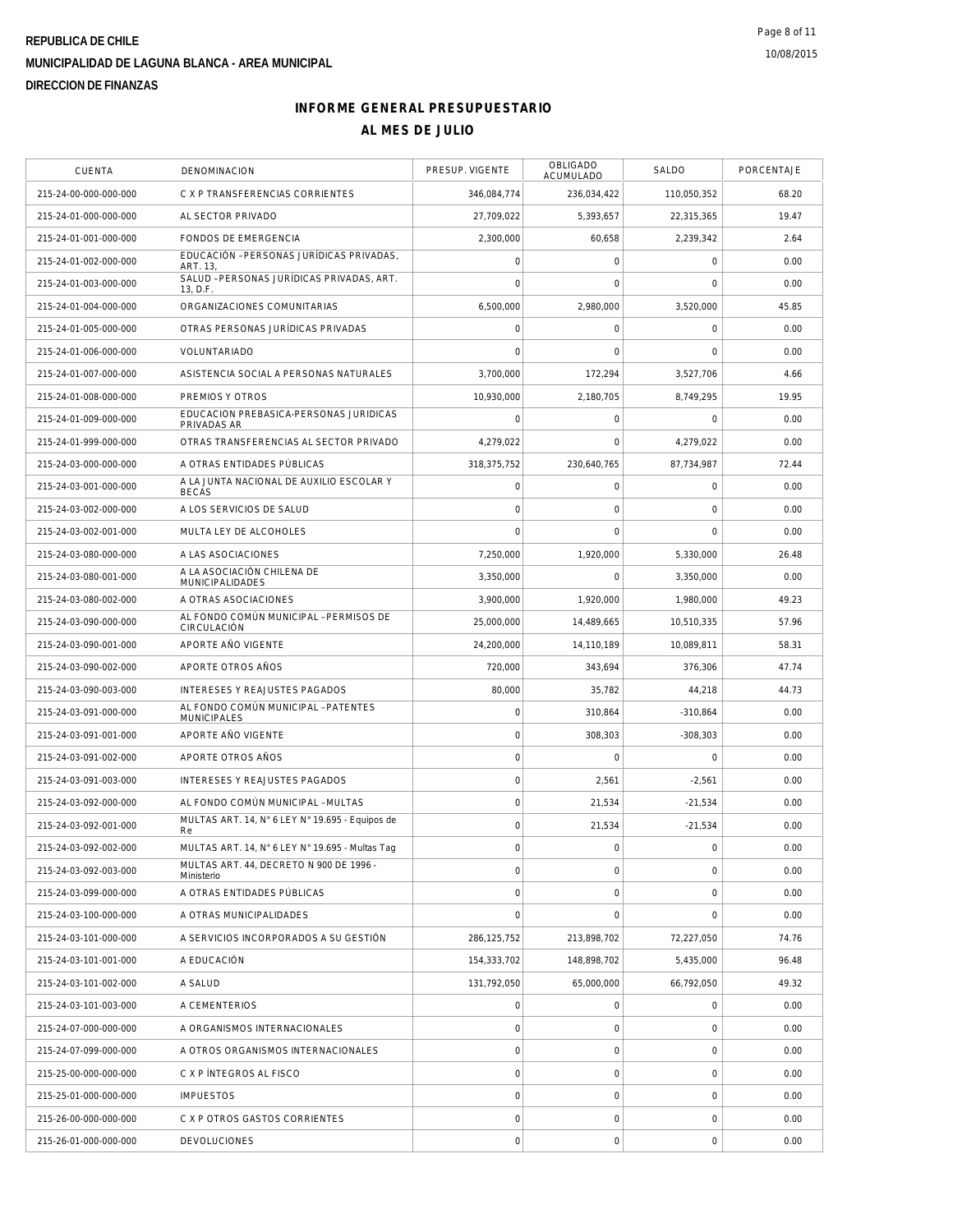| <b>CUENTA</b>         | <b>DENOMINACION</b>                                          | PRESUP. VIGENTE     | OBLIGADO<br>ACUMULADO | SALDO               | PORCENTAJE |
|-----------------------|--------------------------------------------------------------|---------------------|-----------------------|---------------------|------------|
| 215-26-02-000-000-000 | COMPENSACIONES POR DAÑOS A TERCEROS<br>Y/O A LA PROPI        | $\mathbf 0$         | 0                     | $\mathbf 0$         | 0.00       |
| 215-26-04-000-000-000 | APLICACIÓN FONDOS DE TERCEROS                                | $\mathbf 0$         | $\mathsf O$           | $\mathsf{O}\xspace$ | 0.00       |
| 215-26-04-001-000-000 | ARANCEL AL REGISTRO DE MULTAS DE<br>TRÁNSITO NO PAGAD        | $\circ$             | $\mathsf O$           | $\mathbf 0$         | 0.00       |
| 215-26-04-003-000-000 | APLICACION COBROS JUDICIALES A FAVOR DE<br><b>EMPRESAS C</b> | $\circ$             | $\mathbf 0$           | $\mathbf 0$         | 0.00       |
| 215-26-04-999-000-000 | APLICACIÓN OTROS FONDOS DE TERCEROS                          | $\Omega$            | $\mathbf 0$           | $\mathbf 0$         | 0.00       |
| 215-29-00-000-000-000 | C X P ADQUISICIÓN DE ACTIVOS NO<br><b>FINANCIEROS</b>        | 67,087,324          | 29,811,319            | 37,276,005          | 44.44      |
| 215-29-01-000-000-000 | <b>TERRENOS</b>                                              | 11,000,000          | $\mathsf{O}\xspace$   | 11,000,000          | 0.00       |
| 215-29-02-000-000-000 | <b>EDIFICIOS</b>                                             | $\Omega$            | $\mathbf 0$           | 0                   | 0.00       |
| 215-29-03-000-000-000 | <b>VEHÍCULOS</b>                                             | 34,604,260          | 20,000,000            | 14,604,260          | 57.80      |
| 215-29-04-000-000-000 | MOBILIARIO Y OTROS                                           | 1,060,000           | 743,513               | 316,487             | 70.14      |
| 215-29-05-000-000-000 | MÁQUINAS Y EQUIPOS                                           | 4,000,000           | 1,683,172             | 2,316,828           | 42.08      |
| 215-29-05-001-000-000 | MÁQUINAS Y EQUIPOS DE OFICINA                                | 500,000             | $\mathsf{O}\xspace$   | 500,000             | 0.00       |
| 215-29-05-002-000-000 | MAQUINARIAS Y EQUIPOS PARA LA<br>PRODUCCIÓN                  | 2,000,000           | 876,276               | 1,123,724           | 43.81      |
| 215-29-05-999-000-000 | <b>OTRAS</b>                                                 | 1,500,000           | 806.896               | 693,104             | 53.79      |
| 215-29-06-000-000-000 | <b>EQUIPOS INFORMÁTICOS</b>                                  | 6,423,064           | 4,273,064             | 2,150,000           | 66.53      |
| 215-29-06-001-000-000 | EQUIPOS COMPUTACIONALES Y PERIFÉRICOS                        | 6,423,064           | 4,273,064             | 2,150,000           | 66.53      |
| 215-29-06-002-000-000 | EQUIPOS DE COMUNICACIONES PARA REDES<br><b>INFORMÁTICAS</b>  | $\mathbf 0$         | $\mathsf{O}\xspace$   | $\mathbf 0$         | 0.00       |
| 215-29-07-000-000-000 | PROGRAMAS INFORMÁTICOS                                       | $\circ$             | $\mathsf{O}\xspace$   | $\mathbf 0$         | 0.00       |
| 215-29-07-001-000-000 | PROGRAMAS COMPUTACIONALES                                    | $\circ$             | $\mathsf{O}\xspace$   | $\mathbf 0$         | 0.00       |
| 215-29-07-002-000-000 | SISTEMA DE INFORMACIÓN                                       | $\mathbf 0$         | $\mathbf 0$           | $\mathbf 0$         | 0.00       |
| 215-29-99-000-000-000 | OTROS ACTIVOS NO FINANCIEROS                                 | 10,000,000          | 3,111,570             | 6,888,430           | 31.12      |
| 215-30-00-000-000-000 | C X P ADQUISICIÓN DE ACTIVOS FINANCIEROS                     | $\mathbf 0$         | $\mathsf O$           | $\mathbf 0$         | 0.00       |
| 215-30-01-000-000-000 | COMPRA DE TÍTULOS Y VALORES                                  | $\mathbf 0$         | $\mathbf 0$           | $\mathbf 0$         | 0.00       |
| 215-30-01-001-000-000 | DEPÓSITOS A PLAZO                                            | $\mathbf 0$         | $\mathsf{O}\xspace$   | $\mathbf 0$         | 0.00       |
| 215-30-01-003-000-000 | CUOTAS DE FONDOS MUTUOS                                      | $\mathbf 0$         | $\mathsf{O}\xspace$   | $\mathbf 0$         | 0.00       |
| 215-30-01-999-000-000 | <b>OTROS</b>                                                 | $\circ$             | $\mathsf{O}\xspace$   | $\mathsf{O}\xspace$ | 0.00       |
| 215-30-02-000-000-000 | COMPRA DE ACCIONES Y PARTICIPACIONES DE<br>CAPITAL           | $\circ$             | $\mathsf O$           | $\mathbf 0$         | 0.00       |
| 215-30-99-000-000-000 | OTROS ACTIVOS FINANCIEROS                                    | $\Omega$            | $\mathbf 0$           | $\mathbf 0$         | 0.00       |
| 215-31-00-000-000-000 | C X P INICIATIVAS DE INVERSIÓN                               | 120,334,109         | 57, 147, 963          | 63,186,146          | 47.49      |
| 215-31-01-000-000-000 | <b>ESTUDIOS BÁSICOS</b>                                      | 8,800,000           | 1.450.000             | 7,350,000           | 16.48      |
| 215-31-01-001-000-000 | GASTOS ADMINISTRATIVOS                                       | $\mathbf 0$         | $\mathsf{O}\xspace$   | $\mathbf 0$         | 0.00       |
| 215-31-01-002-000-000 | CONSULTORÍAS                                                 | 8,800,000           | 1,450,000             | 7,350,000           | 16.48      |
| 215-31-02-000-000-000 | <b>PROYECTOS</b>                                             | 111,534,109         | 55.697.963            | 55,836,146          | 49.94      |
| 215-31-02-001-000-000 | <b>GASTOS ADMINISTRATIVOS</b>                                | $\circ$             | 517,715               | $-517,715$          | 0.00       |
| 215-31-02-001-003-000 | <b>GASTOS ADMINISTRATIVOS - CENTRO DE</b><br>ATENCION COMUNI | $\mathsf{O}\xspace$ | 200,308               | $-200,308$          | 0.00       |
| 215-31-02-001-004-000 | GASTOS ADMINISTRATIVOS - VIVIENDAS PARA<br>PERSONAL D        | $\circ$             | 153,614               | $-153,614$          | 0.00       |
| 215-31-02-001-005-000 | GASTOS ADMINISTRATIVOS - SALON MUNICIPAL                     | $\mathbf 0$         | 163,793               | $-163,793$          | 0.00       |
| 215-31-02-001-006-000 | GASTOS ADMINISTRATIVOS - CASETA ACUSTICA<br>GENERADOR        | $\mathsf{O}\xspace$ | $\mathsf O$           | 0                   | 0.00       |
| 215-31-02-001-007-000 | GASTOS ADMINISTRATIVOS - BODEGAS<br><b>MUNICIPALES</b>       | $\circ$             | $\mathsf O$           | $\mathbf 0$         | 0.00       |
| 215-31-02-001-008-000 | GASTOS ADMINISTRATIVOS - VIVIENDA<br>PERSONAL EDUCACI        | $\circ$             | $\mathsf{O}\xspace$   | $\mathbf 0$         | 0.00       |
| 215-31-02-002-000-000 | CONSULTORÍAS                                                 | $\mathbf 0$         | $\mathbf 0$           | $\mathbf 0$         | 0.00       |
| 215-31-02-002-003-000 | CONSULTORIAS - CENTRO DE ATENCION<br><b>COMUNITARIOS</b>     | $\mathsf{O}\xspace$ | $\mathsf O$           | $\mathbf 0$         | 0.00       |
| 215-31-02-002-004-000 | CONSULTORIAS - VIVENDAS PARA PERSONAL<br>DE SALUD            | $\mathbf 0$         | $\mathsf{O}\xspace$   | $\mathbf 0$         | 0.00       |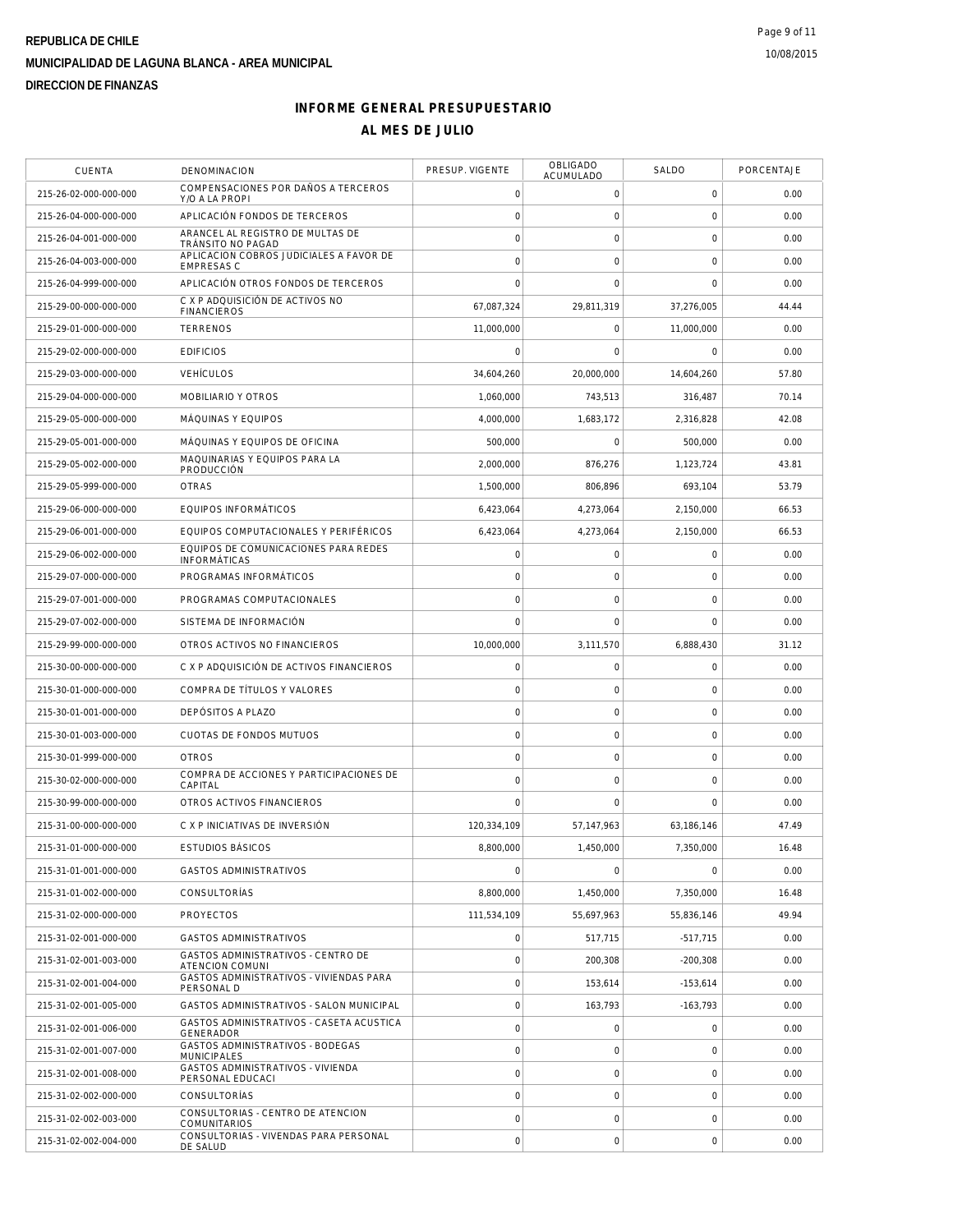| <b>CUENTA</b>         | <b>DENOMINACION</b>                                          | PRESUP. VIGENTE     | <b>OBLIGADO</b><br>ACUMULADO | SALDO               | PORCENTAJE |
|-----------------------|--------------------------------------------------------------|---------------------|------------------------------|---------------------|------------|
| 215-31-02-002-005-000 | CONSULTORIA - SALON MUNICIPAL                                | $\mathsf{O}\xspace$ | 0                            | $\mathsf{O}\xspace$ | 0.00       |
| 215-31-02-002-006-000 | CONSULTORIAS - CASETA ACUSTICA<br><b>GENERADOR</b>           | $\mathsf{O}\xspace$ | $\mathsf{O}\xspace$          | 0                   | 0.00       |
| 215-31-02-002-007-000 | CONSULTORIAS - BODEGAS MUNICIPALES                           | $\mathbf 0$         | 0                            | 0                   | 0.00       |
| 215-31-02-002-008-000 | CONSULTORIAS - VIVIENDA PERSONAL<br><b>EDUCACION</b>         | $\mathbf 0$         | 0                            | 0                   | 0.00       |
| 215-31-02-002-009-000 | DISEÑO REGULARIZACION "INTERNADO Y<br>GIMNASIO"/FAGEM        | $\mathbf 0$         | 0                            | 0                   | 0.00       |
| 215-31-02-002-010-000 | DISEÑO ELECTRICO ESC. DIEGO<br>PORTALES/FAGEM 2014           | $\mathsf{O}\xspace$ | $\mathbf 0$                  | 0                   | 0.00       |
| 215-31-02-003-000-000 | <b>TERRENOS</b>                                              | $\overline{0}$      | $\mathbf 0$                  | $\mathbf 0$         | 0.00       |
| 215-31-02-004-000-000 | <b>OBRAS CIVILES</b>                                         | 111,534,109         | 55,180,248                   | 56.353.861          | 49.47      |
| 215-31-02-004-001-000 | OBRAS CIVILES - CONSTRUCCION<br>CABALLERIZAS MEDIALUN        | $\mathsf{O}\xspace$ | 0                            | 0                   | 0.00       |
| 215-31-02-004-002-000 | OBRAS CIVILES - IMPLEMENTACION DE JUEGOS<br>INFANTILE        | $\mathbf 0$         | 0                            | 0                   | 0.00       |
| 215-31-02-004-003-000 | OBRAS CIVIL - CONTRO DE ATENCION<br><b>COMUNITARIOS</b>      | $\mathsf{O}\xspace$ | $\mathbf 0$                  | 0                   | 0.00       |
| 215-31-02-004-004-000 | OBRAS CIVILES - VIVIENDAS PARA PERSONAL<br>DE SALUD          | $\mathbf 0$         | $\mathbf 0$                  | $\overline{0}$      | 0.00       |
| 215-31-02-004-005-000 | OBRAS CIVILES - SALON MUNICIPAL                              | $\mathsf{O}\xspace$ | 19,600,000                   | $-19.600.000$       | 0.00       |
| 215-31-02-004-006-000 | OBRAS CIVILES - CASETA ACUSTICA<br>GENERADOR                 | $\mathbf 0$         | 0                            | 0                   | 0.00       |
| 215-31-02-004-007-000 | OBRAS CIVILES - BODEGAS MUNICIPALES                          | $\mathbf 0$         | 0                            | 0                   | 0.00       |
| 215-31-02-004-008-000 | OBRAS CIVILES - VIVIENDA PERSONAL<br><b>EDUCACION</b>        | $\mathsf{O}\xspace$ | 0                            | 0                   | 0.00       |
| 215-31-02-004-009-000 | OBRAS CIVILES MEJORAMIENTO BAÑOS HOGAR<br><b>ESTUDIANTIL</b> | $\mathbf 0$         | 0                            | 0                   | 0.00       |
| 215-31-02-004-010-000 | OBRAS CIVILES MEJORAMIENTNO Y<br><b>MANTENCION INTEGRAL</b>  | $\mathsf{O}\xspace$ | $\mathsf{O}\xspace$          | 0                   | 0.00       |
| 215-31-02-004-011-000 | OBRAS CIVILES PAVIMENTACION PERIMETRAL<br>PLAZA VILLA        | $\mathsf{O}\xspace$ | $\mathsf{O}\xspace$          | $\mathbf 0$         | 0.00       |
| 215-31-02-004-012-000 | OBRAS CIVILES PARADEROS BUSES - LAGUNA<br><b>BLANCA</b>      | $\mathbf 0$         | 0                            | 0                   | 0.00       |
| 215-31-02-004-013-000 | OBRAS CIVILES - MUNICIPAL                                    | $\mathbf 0$         | $\mathsf{O}\xspace$          | 0                   | 0.00       |
| 215-31-02-004-014-000 | OBRAS CIVILES - EVS PLAZA SALUDABLE, VILLA<br><b>TEHUELC</b> | $\mathbf 0$         | $\mathsf{O}\xspace$          | 0                   | 0.00       |
| 215-31-02-004-015-000 | OBRAS CIVILES - CONSTRUCCION BODEGA<br>PARA ESCUELA D        | $\mathbf 0$         | 0                            | $\mathbf 0$         | 0.00       |
| 215-31-02-004-016-000 | REP. ALCANTARILLADO VIV. EDUC- FAGEM2014                     | 7,900,000           | 0                            | 7,900,000           | 0.00       |
| 215-31-02-004-017-000 | OBRAS CIVILES HABILITACION RED DE GAS<br><b>SALA GENERAD</b> | $\mathbf 0$         | $\mathbf 0$                  | 0                   | 0.00       |
| 215-31-02-004-018-000 | CONSTRUCCION GRADERIAS MEDIALUNA VILLA<br><b>TEHUELCHES</b>  | 48,434,758          | 12,108,689                   | 36,326,069          | 25.00      |
| 215-31-02-004-019-000 | MEJORAMIENTO TECHUMBRE ESCUELA DIEGO<br>PORTALES             | 22,699,351          | 19,971,907                   | 2,727,444           | 87.98      |
| 215-31-02-004-020-000 | BODEGA ALIMENTOS / FAGEM 2014                                | 4,000,000           | 3,499,652                    | 500,348             | 87.49      |
| 215-31-02-004-021-000 | SISTEMA ELECTRICO / FAGEM 2014                               | 23,700,000          | 0                            | 23,700,000          | 0.00       |
| 215-31-02-004-022-000 | REGULARIZACION CALDERA / FAGEM 2014                          | 4,800,000           | $\mathbf 0$                  | 4,800,000           | 0.00       |
| 215-31-02-005-000-000 | EQUIPAMIENTO                                                 | $\mathsf{O}\xspace$ | 0                            | 0                   | 0.00       |
| 215-31-02-005-001-000 | EQUIPAMIENTO - LUMINARIAS LED ALUMBRADO<br><b>PUBLICO</b>    | $\mathsf{O}\xspace$ | $\mathbf 0$                  | 0                   | 0.00       |
| 215-31-02-005-002-000 | EQUIPAMIENTO LUMINARIAS COLONIALES DE<br>DOS FOCOS VI        | $\mathbf 0$         | $\mathsf{O}\xspace$          | 0                   | 0.00       |
| 215-31-02-005-003-000 | EQUIPAMIENTO CONSTRUCCION COMEDORES<br><b>COMUNITARIOS</b>   | $\mathbf 0$         | 0                            | 0                   | 0.00       |
| 215-31-02-005-006-000 | EQUIPAMIENTO - GENERADOR DE<br><b>ELECTRICIDAD</b>           | $\mathbf 0$         | $\mathbf 0$                  | $\mathbf 0$         | 0.00       |
| 215-31-02-006-000-000 | <b>EQUIPOS</b>                                               | $\mathbf 0$         | $\mathsf{O}\xspace$          | 0                   | 0.00       |
| 215-31-02-007-000-000 | <b>VEHÍCULOS</b>                                             | $\mathsf{O}\xspace$ | 0                            | 0                   | 0.00       |
| 215-31-02-999-000-000 | OTROS GASTOS                                                 | $\mathsf{O}\xspace$ | 0                            | 0                   | 0.00       |
| 215-32-00-000-000-000 | C X P PRÉSTAMOS                                              | $\mathbf 0$         | 0                            | 0                   | 0.00       |
| 215-32-02-000-000-000 | <b>HIPOTECARIOS</b>                                          | $\mathbf 0$         | 0                            | 0                   | 0.00       |
| 215-32-06-000-000-000 | POR ANTICIPOS A CONTRATISTAS                                 | $\mathbf 0$         | $\mathbf 0$                  | 0                   | 0.00       |
| 215-32-07-000-000-000 | POR ANTICIPOS POR CAMBIO DE RESIDENCIA                       | $\mathsf{O}\xspace$ | $\mathbf 0$                  | 0                   | 0.00       |
| 215-32-09-000-000-000 | POR VENTAS A PLAZO                                           | $\mathsf{O}\xspace$ | $\mathsf{O}\xspace$          | 0                   | 0.00       |